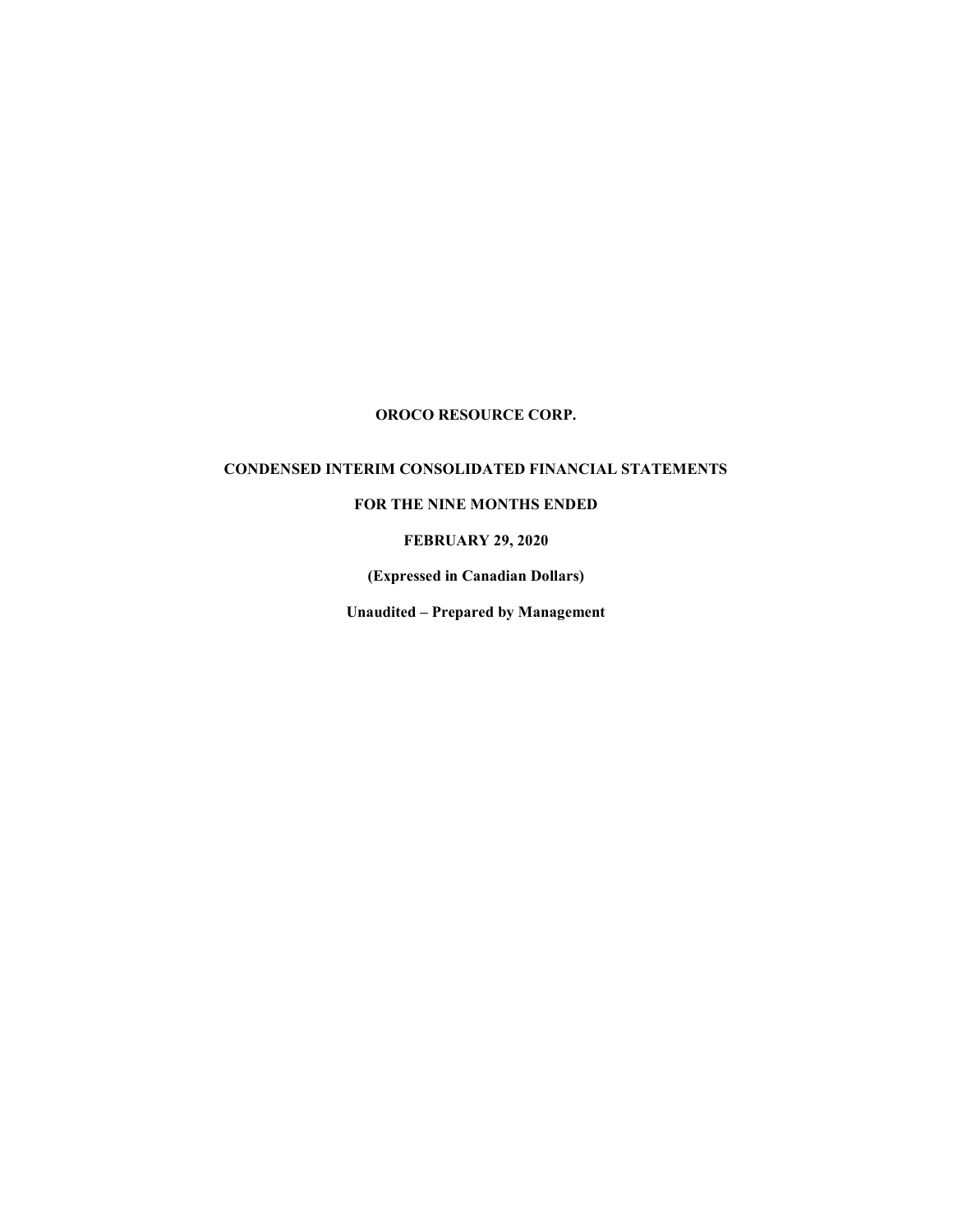# OROCO RESOURCE CORP. CONDENSED INTERIM CONSOLIDATED STATEMENTS OF FINANCIAL POSITION (Expressed in Canadian Dollars) (Unaudited) As at

|                                                           | February 29, 2020 |                |    | May 31, 2019   |
|-----------------------------------------------------------|-------------------|----------------|----|----------------|
|                                                           |                   |                |    |                |
| <b>ASSETS</b>                                             |                   |                |    |                |
| <b>Current</b>                                            |                   |                |    |                |
| Cash                                                      | \$                | 322,555        | \$ | 488,402        |
| Receivables                                               |                   | 371,121        |    | 35,491         |
| Prepaid expenses and advances                             |                   | 143,083        |    | 14,776         |
| Deferred financing fees                                   |                   | 6,064          |    |                |
|                                                           |                   | 842,823        |    | 538,669        |
| Marketable securities (Note 4)                            |                   | 271,044        |    | 401,444        |
| Investment in and advances to associated company (Note 4) |                   | 1,579,963      |    | 1,339,443      |
| <b>Deferred acquisition costs (Note 4)</b>                |                   | 29,000         |    | 29,559         |
| <b>Exploration and evaluation assets (Note 6)</b>         |                   | 2,512,697      |    | 1,417,143      |
| <b>Equipment</b> (Note 7)                                 |                   | 5,233          |    | 5,850          |
|                                                           | \$                | 5,240,760      | S  | 3,732,108      |
|                                                           |                   |                |    |                |
|                                                           |                   |                |    |                |
| <b>LIABILITIES AND SHAREHOLDERS' EQUITY</b>               |                   |                |    |                |
| <b>Current</b>                                            |                   |                |    |                |
| Trade payables and accrued liabilities (Note 9)           | \$                | 487,800        | \$ | 467,341        |
| Deferred tax liability                                    |                   | 13,443         |    | 13,443         |
|                                                           |                   | 501,243        |    | 480,784        |
|                                                           |                   |                |    |                |
| Shareholders' equity                                      |                   |                |    |                |
| Share capital (Note 8)                                    |                   | 22,061,722     |    | 19,913,512     |
| Share subscriptions received in advance (Note 8)          |                   | 234,000        |    |                |
| Reserves (Note 8)                                         |                   | 2,932,350      |    | 2,758,706      |
| Deficit                                                   |                   | (20, 488, 555) |    | (19, 420, 894) |
|                                                           |                   |                |    |                |
|                                                           |                   | 4,739,517      |    | 3,251,324      |
|                                                           | \$                | 5,240,760      | S  | 3,732,108      |
|                                                           |                   |                |    |                |

Nature of operations and going concern (Note 1) Subsequent events (Note 13)

Approved on behalf of the Board:

"Craig Dalziel" "Steve Vanry"

Craig Dalziel – Director Steve Vanry – Director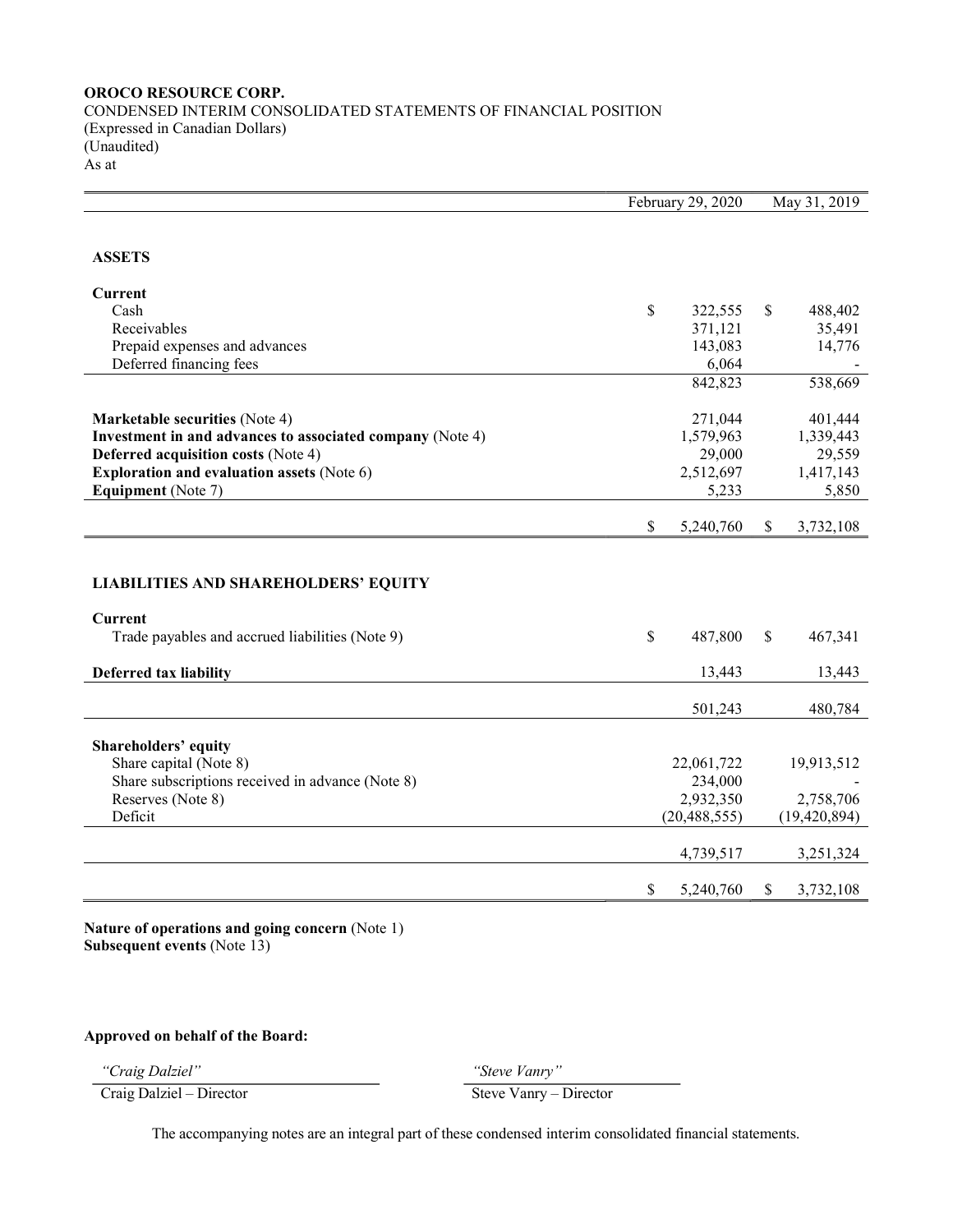# OROCO RESOURCE CORP.

CONDENSED INTERIM CONSOLIDATED STATEMENTS OF LOSS AND COMPREHENSIVE LOSS (Expressed in Canadian Dollars)

(Unaudited)

|                                                    | For the Three   |      | For the Three | For the Nine  |              | For the Nine |               |
|----------------------------------------------------|-----------------|------|---------------|---------------|--------------|--------------|---------------|
|                                                    | Months Ended    |      | Months Ended  |               | Months Ended |              | Months Ended  |
|                                                    | February 29,    |      | February 28,  |               | February 29, |              | February 28,  |
|                                                    | 2020            |      | 2019          |               | 2020         |              | 2019          |
|                                                    |                 |      |               |               |              |              |               |
| <b>Expenses</b>                                    |                 |      |               |               |              |              |               |
| Business development                               | \$<br>16,650    | \$   | 16,650        | $\mathcal{S}$ | 50,850       | $\mathbb{S}$ | 50,850        |
| Depreciation (Note 7)                              | 206             |      | 251           |               | 617          |              | 752           |
| Consulting fees (Note 9)                           | 74,567          |      | 42,831        |               | 214,225      |              | 83,631        |
| Foreign currency loss (gain)                       | (4,707)         |      | 577           |               | (1,999)      |              | (1,151)       |
| Management and director fees (Note 9)              | 87,000          |      | 59,000        |               | 241,500      |              | 203,500       |
| Office and general                                 | 56,760          |      | 45,720        |               | 169,812      |              | 138,369       |
| Professional fees (Note 9)                         | 88,415          |      | 61,133        |               | 254,994      |              | 212,075       |
| Property investigation costs                       |                 |      |               |               | 13,733       |              | 2,057         |
| Share-based payment (Note 8)                       | (68, 444)       |      | 139,486       |               | 341,123      |              | 331,103       |
| Shareholder communications and investor relations  | 71,647          |      | 9,856         |               | 256,603      |              | 33,012        |
| Transfer agent and filing fees                     | 11,204          |      | 5,956         |               | 23,012       |              | 20,645        |
| Travel                                             | 40,576          |      | 11,020        |               | 151,327      |              | 52,408        |
| <b>Operating loss</b>                              | (373, 874)      |      | (392, 480)    |               | (1,715,797)  |              | (1, 127, 251) |
|                                                    |                 |      |               |               |              |              |               |
|                                                    |                 |      |               |               |              |              |               |
| Equity gain (loss) in associated company (Note 4)  | (2, 531)        |      | (11,161)      |               | (15,953)     |              | (56, 638)     |
| Loss on sale of marketable securities (Note 4)     | (1,290)         |      |               |               | (1,290)      |              |               |
| Interest income (Note 4)                           | 24,511          |      |               |               | 70,197       |              |               |
| Royalty income (Note 5)                            | 272,212         |      |               |               | 595,182      |              | 270           |
|                                                    | 292,902         |      | (11, 161)     |               | 648,136      |              | (56, 368)     |
|                                                    |                 |      |               |               |              |              |               |
| Loss for the period                                | (80, 972)       |      | (403, 641)    |               | (1,067,661)  |              | (1, 183, 619) |
|                                                    |                 |      |               |               |              |              |               |
| Reclassification of loss on sale of marketable     |                 |      |               |               |              |              |               |
| securities included in net loss (Note 4)           | 1,280           |      |               |               | 1,280        |              |               |
| Unrealized gain (loss) on fair value of marketable |                 |      |               |               |              |              |               |
| securities (Note 4)                                | 4,125           |      | 58,637        |               | (109, 400)   |              | (147, 156)    |
|                                                    |                 |      |               |               |              |              |               |
| Loss and comprehensive loss for the period         | \$<br>(75, 567) | $\$$ | (345,004)     | \$            | (1,175,781)  | $\mathbb{S}$ | (1,330,775)   |
|                                                    |                 |      |               |               |              |              |               |
| Basic and diluted loss per common share            | \$<br>(0.001)   | \$   | (0.004)       | \$            | (0.010)      | \$           | (0.015)       |
|                                                    |                 |      |               |               |              |              |               |
|                                                    |                 |      |               |               |              |              |               |
| Weighted average number of common shares           |                 |      |               |               |              |              |               |
| outstanding - basic and diluted                    | 104,800,921     |      | 93,415,738    |               | 101,777,205  |              | 91,122,313    |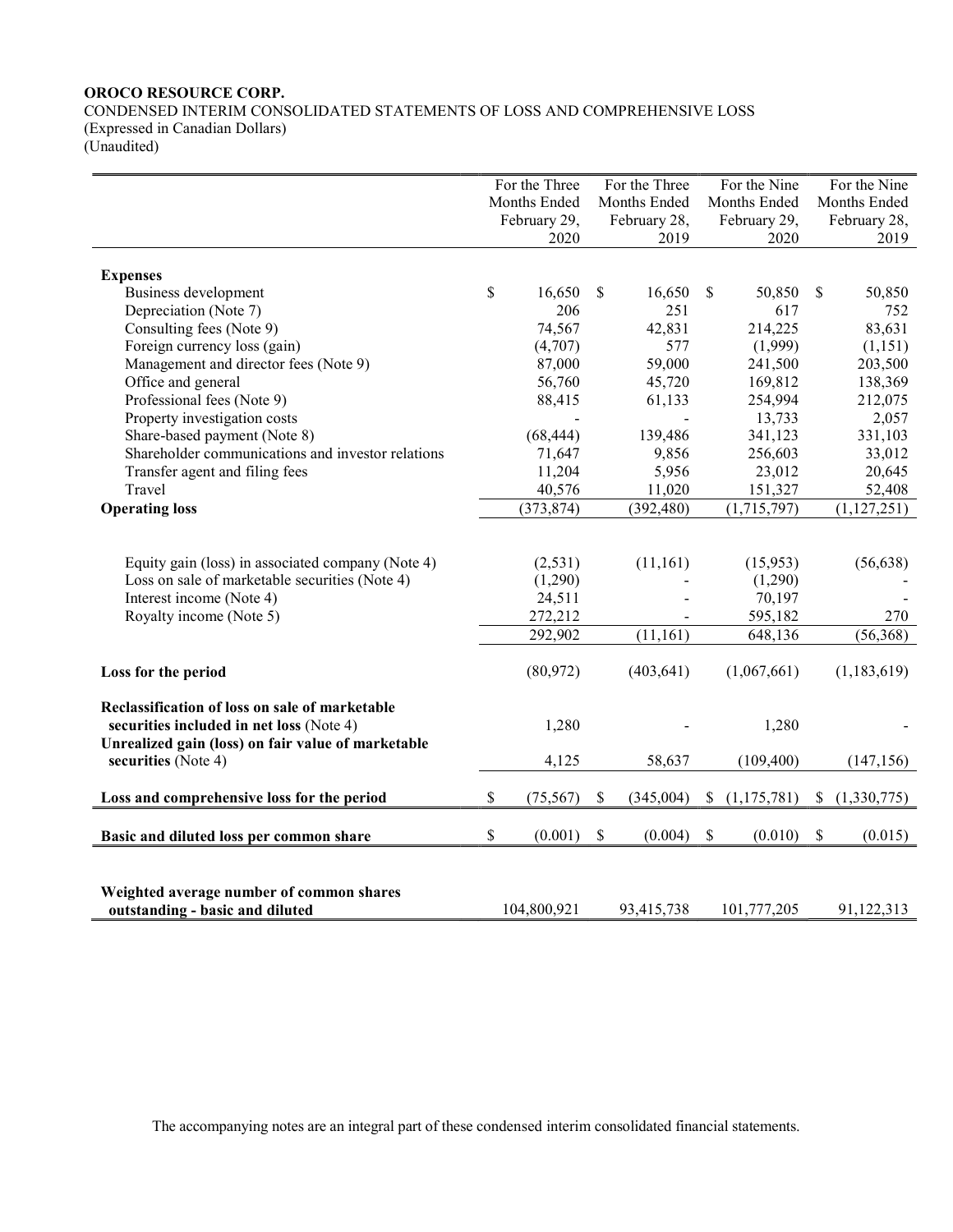# OROCO RESOURCE CORP. CONDENSED INTERIM CONSOLIDATED STATEMENTS OF CHANGES IN SHAREHOLDERS' EQUITY (Expressed in Canadian Dollars)

(Unaudited)

|                                                                                                            | Share Capital           |                                     |                                         | Reserves                    |                                                  |                |                                   |
|------------------------------------------------------------------------------------------------------------|-------------------------|-------------------------------------|-----------------------------------------|-----------------------------|--------------------------------------------------|----------------|-----------------------------------|
|                                                                                                            | Number                  | Amount                              | Other<br>comprehensive<br>income (loss) | Stock option and<br>warrant | Share<br>subscriptions<br>received in<br>advance | Deficit        | Total                             |
|                                                                                                            |                         | \$                                  | $\mathbf S$                             | $\mathcal{S}$               | \$                                               | \$             | \$                                |
| May 31, 2018<br>Shares issued for cash<br>Share issue costs<br>Shares issued for exploration and           | 89,147,405<br>3,750,000 | 18,115,678<br>750,000<br>(18,223)   | 103,031                                 | 2,289,540                   |                                                  | (17,874,209)   | 2,634,040<br>750,000<br>(18,223)  |
| evaluation assets<br>Shares issued for warrant exercise<br>Unrealized loss on fair value of                | 500,000<br>250,000      | 137,500<br>40,000                   |                                         |                             |                                                  |                | 137,500<br>40,000                 |
| marketable securities<br>Share-based payment                                                               |                         |                                     | (147, 156)                              | 331,103                     |                                                  |                | (147, 156)<br>331,103             |
| Loss for the period                                                                                        |                         |                                     |                                         |                             |                                                  | (1,183,619)    | (1,183,619)                       |
| <b>February 28, 2019</b>                                                                                   | 93,647,405              | 18,984,955                          | (44, 125)                               | 2,620,643                   |                                                  | (19,057,828)   | 2,543,645                         |
| May 31, 2019<br>Shares issued for cash<br>Share issue costs                                                | 97,542,405<br>3,000,000 | 19,913,512<br>1,350,000<br>(13,529) | (44, 125)                               | 2,802,831<br>4,380          |                                                  | (19, 420, 894) | 3,251,324<br>1,350,000<br>(9,149) |
| Shares issued for warrant exercise<br>Shares issued for option exercise<br>Share subscriptions received in | 4,125,000<br>400,000    | 668,000<br>143,739                  |                                         | (63, 739)                   |                                                  |                | 668,000<br>80,000                 |
| advance<br>Unrealized loss on fair value of<br>marketable securities                                       |                         |                                     | $\overline{a}$<br>(109, 400)            | $\overline{\phantom{a}}$    | 234,000                                          |                | 234,000<br>(109, 400)             |
| Reclassification of loss on<br>disposal of marketable securities                                           |                         |                                     | 1,280                                   |                             |                                                  |                | 1,280                             |
| Share-based payment<br>Loss for the period                                                                 |                         |                                     |                                         | 341,123                     |                                                  | (1,067,661)    | 341,123<br>(1,067,661)            |
| <b>February 29, 2020</b>                                                                                   | 105,067,405             | 22,061,722                          | (152, 245)                              | 3,084,595                   | 234,000                                          | (20, 488, 555) | 4,739,517                         |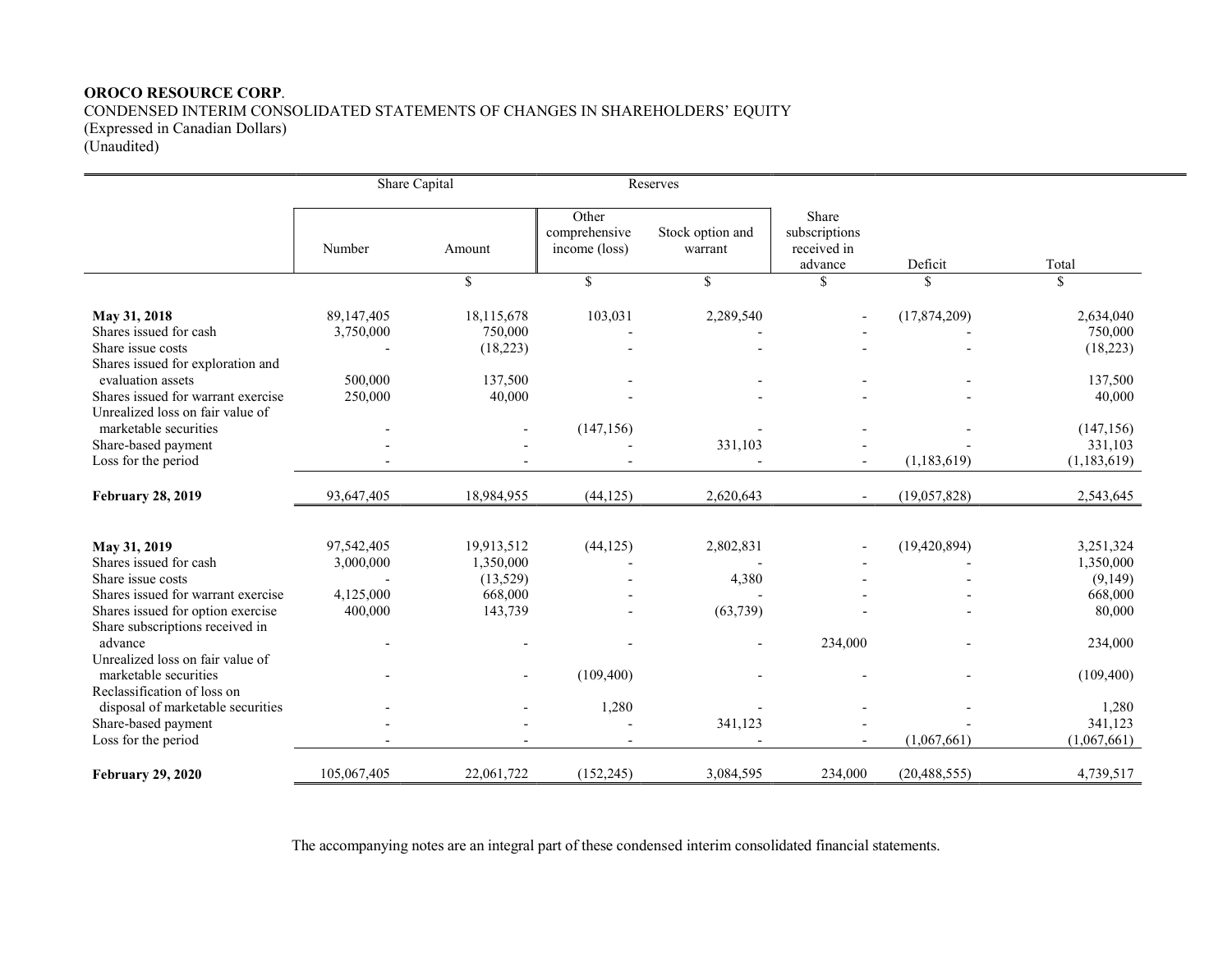# OROCO RESOURCE CORP. CONDENSED INTERIM CONSOLIDATED STATEMENTS OF CASH FLOWS (Expressed in Canadian Dollars) (Unaudited) For the Nine Months Ended

|                                               | February 29, 2020 | February 28, 2019 |                   |
|-----------------------------------------------|-------------------|-------------------|-------------------|
|                                               |                   |                   |                   |
| <b>CASH FLOWS FROM OPERATING ACTIVITIES</b>   |                   |                   |                   |
| Loss for the period                           | \$                | (1,067,661)       | \$<br>(1,183,619) |
| Adjusted for items not involving cash:        |                   |                   |                   |
| Depreciation                                  |                   | 617               | 752               |
| Equity loss in associated company             |                   | 15,953            | 56,638            |
| Accrued royalty income                        |                   | (595, 182)        | (270)             |
| Accrued interest income                       |                   | (70, 197)         |                   |
| Foreign exchange loss (gain)                  |                   | (4,022)           | (386)             |
| Share-based payment                           |                   | 341,123           | 331,103           |
| Loss on sale of marketable securities         |                   | 1,290             |                   |
| Changes in working capital items:             |                   |                   |                   |
| Receivables                                   |                   | (6,186)           | (10,240)          |
| Prepaid expenses and advances                 |                   | (128, 307)        | (7, 734)          |
| Trade payables and accrued liabilities        |                   | 77,160            | 20,580            |
|                                               |                   |                   |                   |
| Net cash used in operating activities         |                   | (1,435,412)       | (793, 176)        |
| <b>CASH FLOWS FROM INVESTING ACTIVITIES</b>   |                   |                   |                   |
| Exploration and evaluation expenditures       |                   | (1,052,405)       | (288, 166)        |
| Deferred acquisition costs                    |                   | (29,000)          | (19, 800)         |
| Royalty income                                |                   | 269,760           | 1,782             |
| Advances to associated company                |                   | (262, 631)        | (192, 219)        |
| Proceeds on sale of marketable securities     |                   | 20,990            |                   |
|                                               |                   |                   |                   |
| Net cash used in investing activities         |                   | (1,053,286)       | (498, 403)        |
| <b>CASH FLOWS FROM FINANCING ACTIVITIES</b>   |                   |                   |                   |
| Proceeds from private placement shares issued |                   | 1,350,000         | 790,000           |
| Proceeds from exercise of warrants            |                   | 668,000           |                   |
| Proceeds from exercise of options             |                   | 80,000            |                   |
| Share subscriptions received in advance       |                   | 234,000           |                   |
| Share issue cost                              |                   | (9,149)           | (18, 223)         |
|                                               |                   |                   |                   |
| Net cash provided by financing activities     |                   | 2,322,851         | 771,777           |
| Change in cash                                |                   | (165, 847)        | (519, 802)        |
| Cash, beginning of period                     |                   | 488,402           | 938,804           |
| Cash, end of period                           | \$                | 322,555           | \$<br>419,002     |

Supplemental cash flow information (Note 10)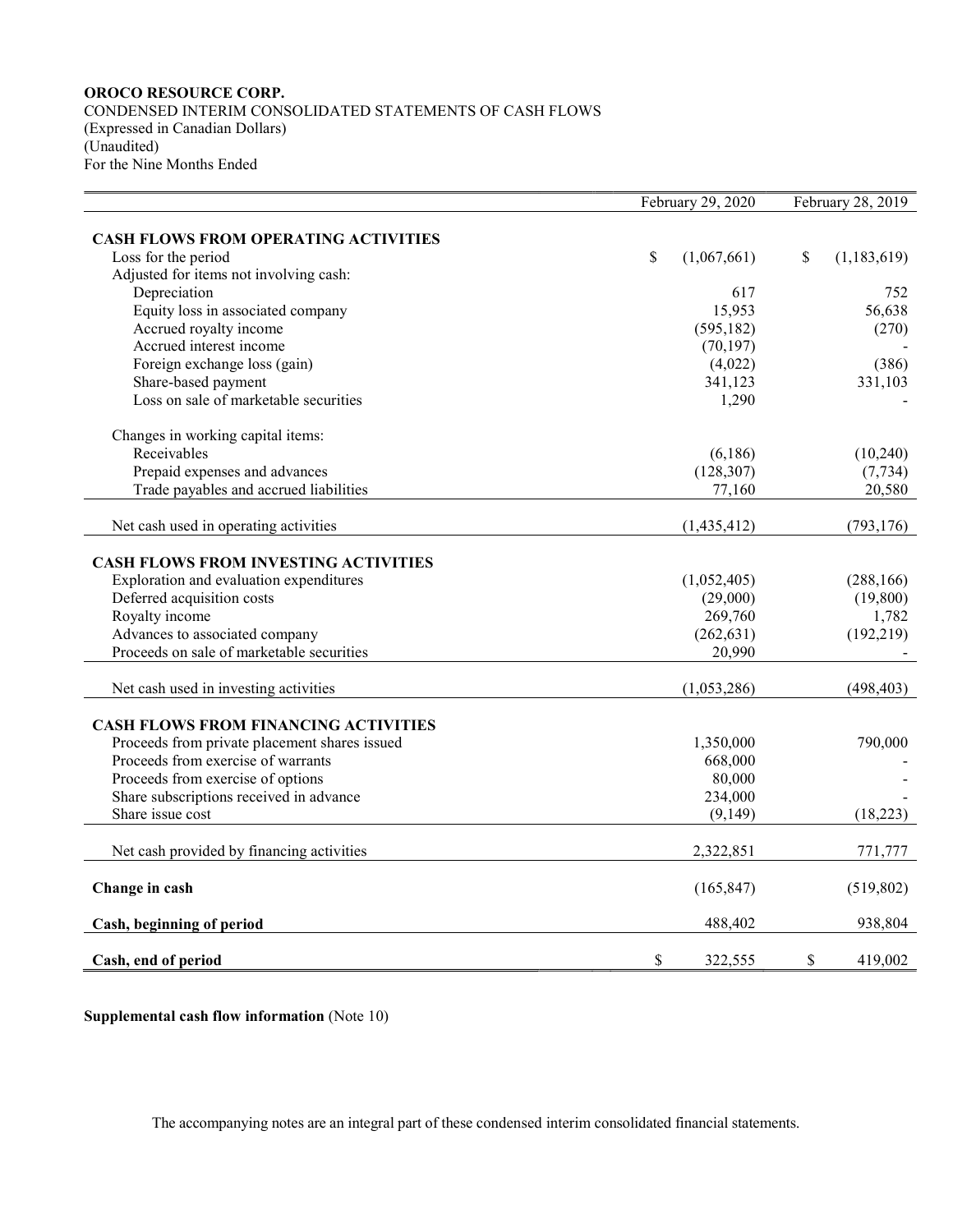### 1. NATURE OF OPERATIONS AND GOING CONCERN

 $\overline{a}$ 

Oroco Resource Corp. (the "Company") was incorporated on July 7, 2006 under the Business Corporations Act of British Columbia and is in the business of acquiring and exploring exploration and evaluation assets in Mexico. The Company is listed on the TSX Venture Exchange (the "TSX-V").

The Company's head office and principal address is located at #1201 - 1166 Alberni Street, Vancouver, British Columbia, Canada, V6E 3Z3.

The Company is in the exploration stage and has not yet determined whether its exploration and evaluation assets contain reserves that are economically recoverable. The recoverability of amounts shown for exploration and evaluation assets and related deferred exploration expenditures are dependent upon the discovery of economically recoverable reserves, the ability of the Company to obtain necessary financing to complete the development of the mineral properties and upon future profitable production or proceeds from the disposition thereof.

The Company's exploration and evaluation assets consist of the Santo Tomas, Xochipala, and Salvador properties in Mexico. The outlook for the Company is tied to realizing on the value of its exploration and evaluation assets and marketable securities, raising the financing necessary to maintain operations thereafter, and ultimately on generating future profitable operations. The Company has incurred ongoing losses and will require additional capital to continue operation for the upcoming twelve months. These uncertainties may cast significant doubt as to the ability of the Company to continue as a going concern.

These condensed interim consolidated financial statements do not reflect adjustments to the carrying value of assets and liabilities, the reported expenses and balance sheet classifications used that would be necessary if the going concern assumption were not appropriate.

In March 2020 the World Health Organization declared coronavirus COVID-19 a global pandemic. This contagious disease outbreak, which has continued to spread, and any related adverse public health developments, has adversely affected workforces, economies, and financial markets globally, potentially leading to an economic downturn. It is not possible for the Company to predict the duration or magnitude of the adverse results of the outbreak and its effects on the Company's business or results of operations or its ability to raise funds.

# 2. BASIS OF PRESENTATION

### Statement of compliance

These condensed interim consolidated financial statements, including comparatives, have been prepared in accordance with IAS 34, Interim Financial Reporting, as issued by the International Accounting Standards Board ("IASB") and the interpretations of the International Financial Reporting Interpretations Committee ("IFRIC"s). They do not include all disclosures required by International Financial Reporting Standards ("IFRS") for annual financial statements, and, therefore, should be read in conjunction with the Company's audited consolidated financial statements for the year ended May 31, 2019, prepared in accordance with IFRS as issued by the IASB.

These condensed interim consolidated financial statements were authorized by the Audit Committee and Board of Directors of the Company on April 29, 2020.

### Basis of presentation

These condensed interim consolidated financial statements have been prepared on a historical cost basis, using the accrual basis of accounting, except for cash flow information and certain financial assets that are measured at fair value.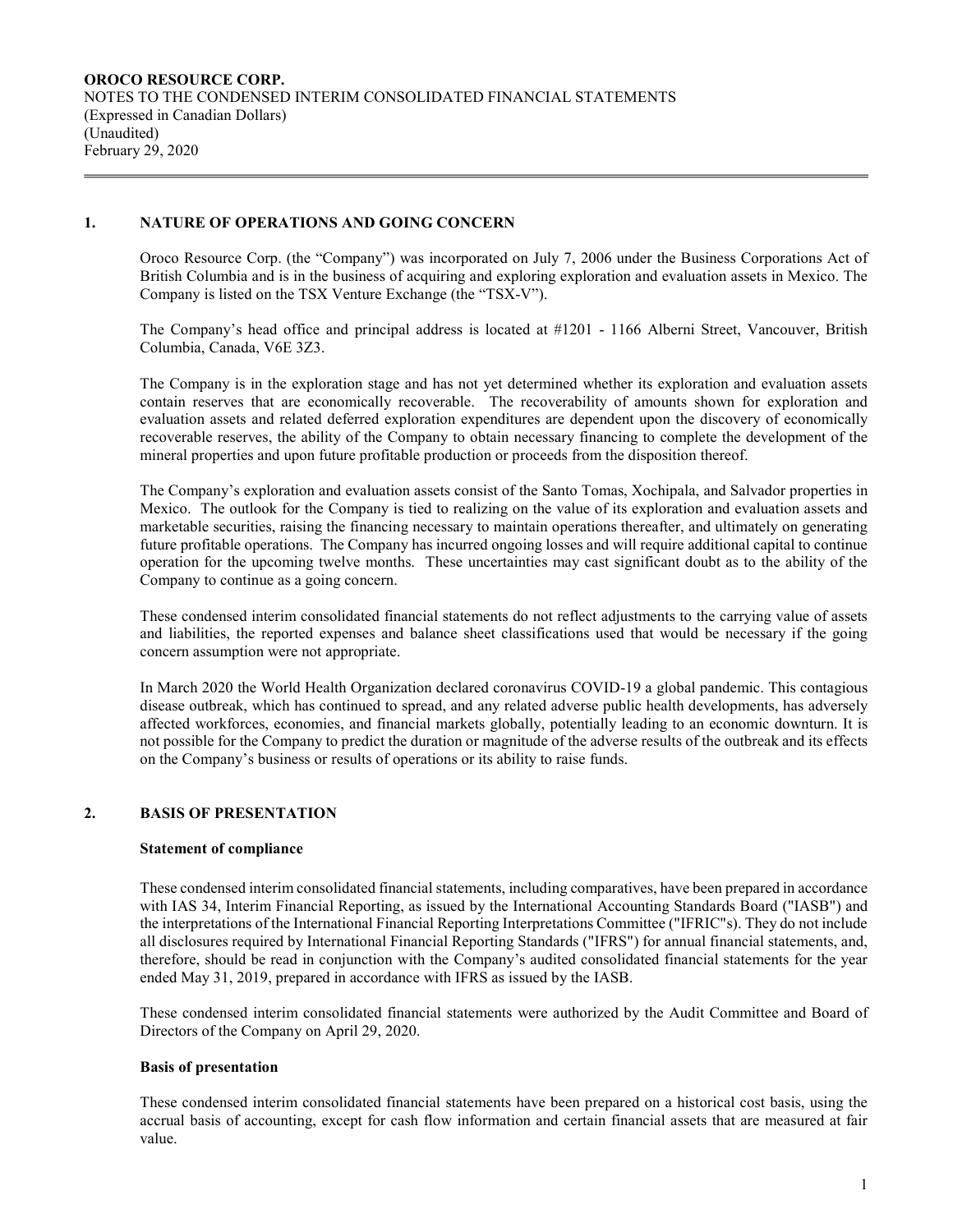## 2. BASIS OF PRESENTATION (cont'd...)

#### Functional and presentation currency

These condensed interim consolidated financial statements are presented in Canadian dollars, unless otherwise noted, which is the functional currency of the parent and of its subsidiaries.

#### Basis of consolidation

 $\overline{a}$ 

These condensed interim consolidated financial statements include the accounts of the Company and its direct whollyowned subsidiaries. Control exists when the Company possesses power over an investee, has exposure to variable returns from the investee and has the ability to use its power over the investee to affect its returns. Intercompany balances and transactions, and any unrealized income and expenses arising from intercompany transactions, are eliminated in preparing the condensed interim consolidated financial statements.

|                                                    | Country of    | Percentage of |                       |
|----------------------------------------------------|---------------|---------------|-----------------------|
| Name of Subsidiary                                 | Incorporation | Ownership     | Principal Activity    |
|                                                    |               |               |                       |
| Minera Xochipala S.A. de C.V. ("Minera Xochipala") | Mexico        | 100%          | Exploration in Mexico |
| 0973496 B.C. Ltd.                                  | Canada        | 100%          | Holding company       |

The Company also holds an inactive, nominal company incorporated in Canada, and a majority interest in Aztec Copper Inc. ("Aztec"), an inactive subsidiary incorporated in the United States.

The Company holds a 13.0% interest in Altamura Copper Corp. ("Altamura") which is accounted for as an equity investment.

### Significant estimates

The preparation of these condensed interim consolidated financial statements requires the Company to make estimates and assumptions concerning the future. The Company's management reviews these estimates and underlying assumptions on an ongoing basis, based on experience and other factors, including expectations of future events that are believed to be reasonable under the circumstances. Revisions to estimates are adjusted for prospectively in the period in which the estimates are revised.

Critical accounting estimates are estimates and assumptions made by management that may result in a material adjustment to the carrying amount of assets and liabilities within the next financial year and are, but are not limited to, the following:

Share-based payment - The fair value of stock options issued are subject to the limitation of the Black-Scholes option pricing model which incorporates market data and which involves uncertainty and subjectivity in estimates used by management in the assumptions. Changes in the input assumptions can materially affect the fair value estimate of stock options.

Valuation of marketable securities - The Company evaluates, among other factors, the duration and extent to which the fair value of an investment is less than its cost; and the financial health of, and near term business outlook for, the investee, including factors such as industry and sector performance, changes in technology, and operational and financing cash flow.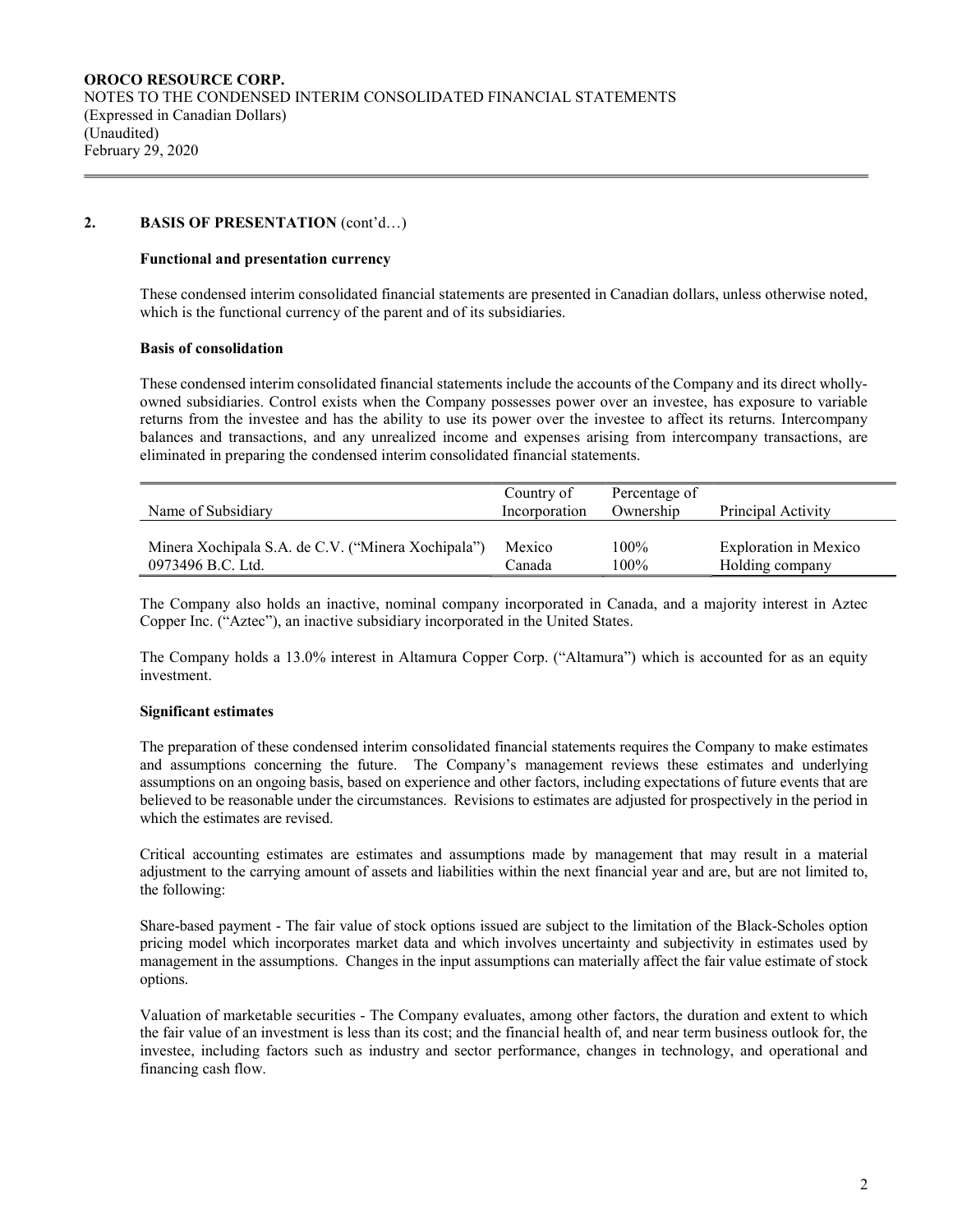### 2. BASIS OF PRESENTATION (cont'd...)

 $\overline{a}$ 

#### Significant estimates (cont'd…)

The carrying value and the recoverability of exploration and evaluation assets - Management has determined that exploration, evaluation and related costs incurred, which were capitalized may have future economic benefits and may be economically recoverable. Management uses several criteria in its assessments of economic recoverability and probability of future economic benefits including geologic and other technical information, history of conversion of mineral deposits with similar characteristics to its own properties to proven and probable mineral reserves, scoping and feasibility studies, accessible facilities and existing permits.

Valuation of production royalty - The Company is entitled to royalty income as disclosed in Note 5. The Company has estimated the value of the production royalty to be \$Nil due to lack of certainty of future ongoing production and values.

### Significant judgments

Information about critical judgments in applying accounting policies that have the most significant effect on the amounts recognized in these condensed interim consolidated financial statements are, but are not limited to, the following:

Determination of functional currency - The functional currency of the Company and its subsidiaries is the currency of the primary economic environment in which each entity operates. The Company has determined the functional currency of each entity to be the Canadian dollar. Determination of the functional currency may involve certain judgments to determine the primary economic environment. The functional currency may change if there is a change in events and conditions which determines the primary economic environment.

Classification of investments as subsidiaries, joint ventures, associated company and portfolio investments - Classification of investments requires judgement as to whether the Company controls, has joint control of or significant influence over the strategic financial and operating decisions relating to the activity of the investee. In assessing the level of control or influence that the Company has over an investment, management considers ownership percentages, board representation as well as other relevant provisions in shareholder agreements. If an investor holds or has the ability to hold 20% or more of the voting power of the investee, it is presumed that the investor has significant influence, unless it can be clearly demonstrated that this is not the case. Conversely, if the investor holds less than 20% of the voting power of the investee, it is presumed that the investor does not have significant influence, unless such influence can be clearly demonstrated. The Company accounts for its 13.0% interest in Altamura as an equity investment as the Company has the ability to convert its advances into an increased interest in Altamura.

# 3. SIGNIFICANT ACCOUNTING POLICIES

These condensed interim consolidated financial statements were prepared using the same accounting policies and methods of computation as in the Company's consolidated financial statements for the year ended May 31, 2019, except as noted below.

### New accounting policies adopted

The following standards and amendments to existing standards have been adopted by the Company effective June 1, 2019: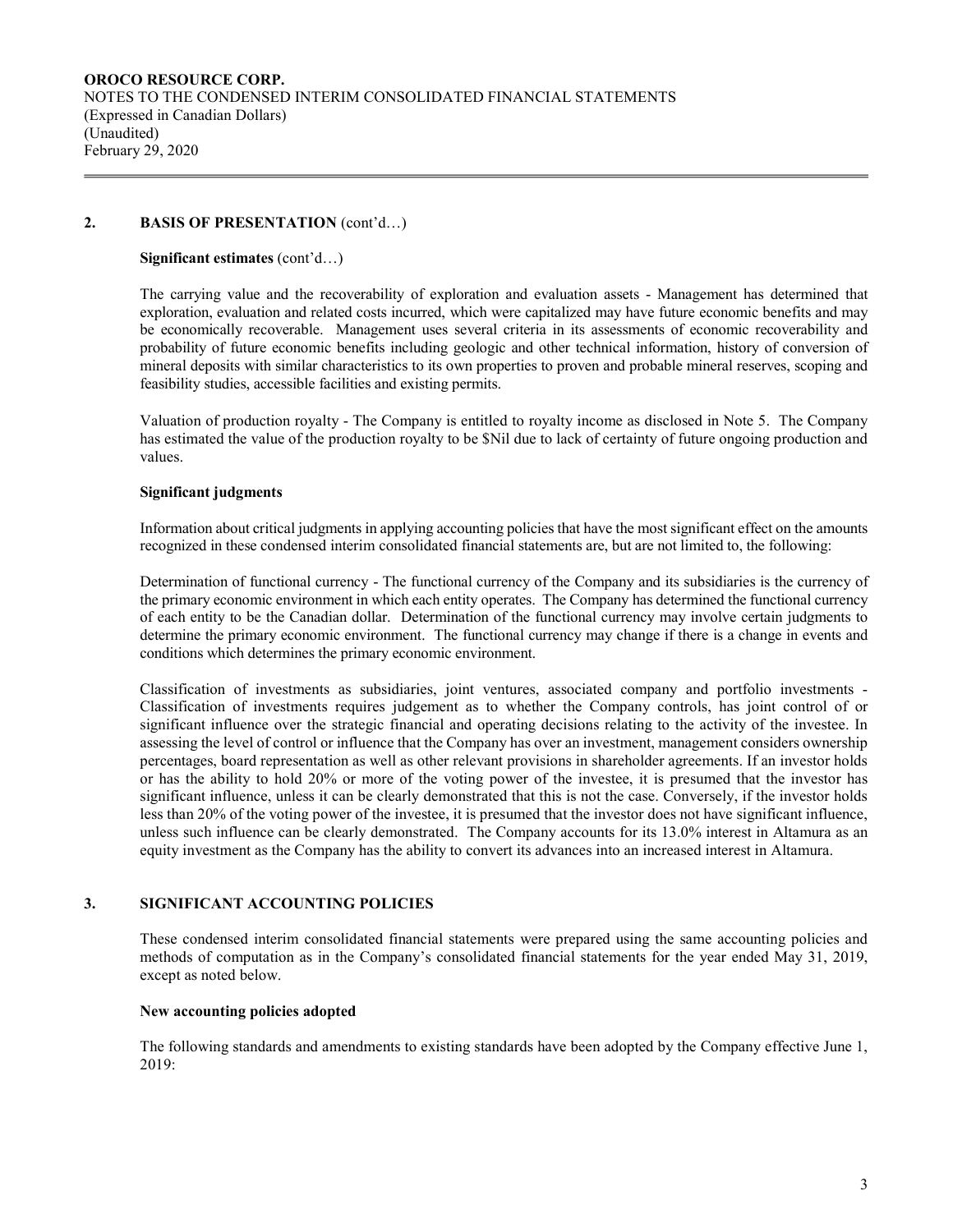# 3. SIGNIFICANT ACCOUNTING POLICIES (cont'd…)

New accounting policies adopted (cont'd…)

IFRS 16, Leases

 $\overline{a}$ 

This standard sets out the principles for recognition, measurement, presentation, and disclosure of leases including guidance for both parties to a contract, the lessee and the lessor. It eliminates the classification of leases as either operating or finance leases as is required by IAS 17 and instead introduces a single lessee accounting model.

There was no impact on the condensed interim consolidated financial statements as a result of adopting this standard.

# 4. INVESTMENTS AND ADVANCES

### (a) Marketable Securities

During the nine months ended February 29, 2020, the Company sold Nil (2019 - Nil) Goldgroup Mining Inc. ("Goldgroup"). As at February 29, 2020, the Company owned 5,601,250 (May 31, 2019 - 5,601,250) Goldgroup shares with a fair value of \$196,044 (May 31, 2019 - \$308,069) The change in market value of the shares resulted in the recording of other comprehensive loss of \$112,025 for the nine months ended February 29, 2020 (2019 - \$140,031).

The Company owns 375,000 common shares, at a cost of \$75,000, in a private British Columbia company ("BC Co."), related by virtue of a common director, which provides satellite based, geological services to the mining and other industries, which services are able to identify, model and monitor subsurface geological structures. Cost is considered to approximate fair value.

As at February 29, 2020, the Company owned 5,950,000 common shares (representing a 13.0% ownership), at a cost of \$451,073, in Altamura, a company related by virtue of a director and officer of the Company and a member of the Company's management collectively having significant influence in Altamura (Note 9).

During the nine months ended February 29, 2020, the Company sold 75,000 (2019 - Nil) common shares of a publicly traded company ("Pub Co.") resulting in a loss on sale of \$1,290 (2019 - \$Nil). As at February 29, 2020, the Company owned Nil (May 31, 2019 - 75,000) shares with a fair value of \$Nil (May 31, 2019 - \$16,875) The change in the market value of the shares resulted in the recording of other comprehensive gain of \$2,625 for the nine-months ended February 29, 2020 (2019 - loss of \$9,750). During the nine months ended February 29, 2020, the Company reclassified \$1,280 (2019 - \$Nil) from other comprehensive loss for the sale of marketable securities.

|                             | Goldgroup                |                | Altamura                 |        | BC Co.  |        |  |
|-----------------------------|--------------------------|----------------|--------------------------|--------|---------|--------|--|
|                             | Number                   | Amount         | Number                   | Amount | Number  | Amount |  |
|                             |                          |                |                          |        |         |        |  |
| May 31, 2018                | 5,601,250                | 448.100<br>S   | 5,950,000                | S      | 375,000 | 75,000 |  |
| Fair value adjustment       | $\overline{\phantom{a}}$ | (140, 031)     | $\overline{\phantom{a}}$ |        |         |        |  |
| May 31, 2019                | 5,601,250                | 308,069<br>\$. | 5,950,000                | \$     | 375,000 | 75,000 |  |
| Disposals                   |                          |                |                          |        |         |        |  |
| Fair value adjustment       | $\overline{\phantom{a}}$ | (112, 025)     |                          |        |         |        |  |
| Fair value reclassification | $\overline{\phantom{a}}$ |                |                          |        |         |        |  |
| February 29, 2020           | 5,601,250                | 196.044        | 5,950,000                | S      | 375,000 | 75,000 |  |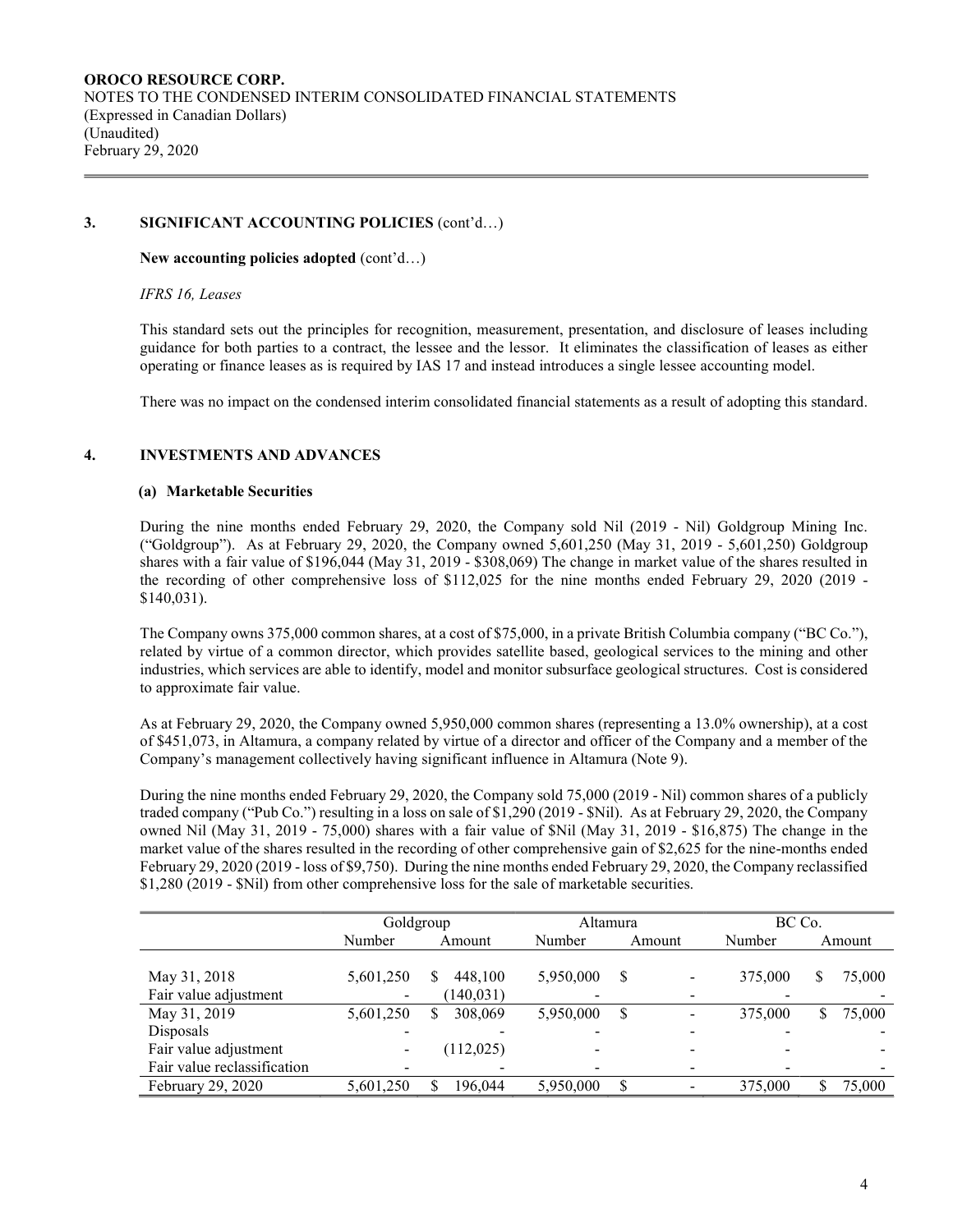# 4. INVESTMENTS AND ADVANCES (cont'd…)

 $\overline{a}$ 

### (a) Marketable Securities (cont'd…)

|                             | Pub Co.                  |              | Total      |
|-----------------------------|--------------------------|--------------|------------|
|                             | Number                   | Amount       | Amount     |
|                             |                          |              |            |
| May 31, 2018                | 75,000                   | 25,500       | 548,600    |
| Fair value adjustment       | $\overline{\phantom{a}}$ | (7, 125)     | (147, 156) |
| May 31, 2019                | 75,000                   | 18,375<br>\$ | 401,444    |
| Disposals                   | (75,000)                 | (22, 280)    | (22, 280)  |
| Fair value adjustment       | -                        | 2,625        | (109, 400) |
| Fair value reclassification | $\overline{\phantom{a}}$ | 1,280        | 1,280      |
| February 29, 2020           | -                        | S            | 271,044    |

### (b) Equity Investment and Advances

During the nine months ended February 29, 2020, the Company advanced to and/or paid on behalf of Altamura \$262,631 (2019 - \$192,219), accrued interest owed of \$70,197 (2019 - \$Nil), and received \$76,355 (2019 - \$Nil) for total outstanding advances of \$937,069 (May 31, 2019 - \$680,596) (the "Advances"). The Advances bear interest of 12% and are due within 90 days of request by the Company.

The Company has entered into three agreements with Altamura dated effective September 27, 2018: (i) an option agreement (the "Altamura Option Agreement") pursuant to which the Company acquired a three year option (the "Option"), the exercise of which has been approved by the shareholders of the Company and the TSX-V, to acquire all of the equity in Altamura not already held by the Company, in consideration for 39,800,000 shares of the Company (Notes 9 and 13); (ii) a loan agreement (the "Altamura Loan Agreement") pursuant to which the Company agreed to lend up to US\$600,000 to Altamura, inclusive of Advances to date, but exclusive of interest and management services, and (iii) an amended and restated share option agreement (the "Advances Conversion Agreement") pursuant to which, in the event that the Company does not exercise the Option, the Company may convert all Advances to Altamura into common shares of Altamura at a price of US\$0.057 per share at any time within the first six months after the expiry of the Option. The Advances are secured by promissory notes.

As the conversion of the Advances into equity of Altamura would result in the Company holding an equity position in Altamura sufficient to give it significant influence, but not control, the investment in Altamura has been accounted for as an equity investment.

Altamura's main asset is its interests in the Santo Tomas Properties in Mexico (Note 6). As at February 29, 2020, the Company had recorded \$29,000 in deferred acquisition costs for the potential acquisition of Altamura.

As at February 29, 2020, the Company has a receivable of \$346,500 (May 31, 2019 - \$346,500) in relation to management services provided to Altamura. During the nine months ended February 29, 2020, the Company and Altamura amended the Advances Conversion Agreement to include the management services fees in the amount that the Company may elect to convert into common shares of Altamura and the Loan Agreement, to increase the maximum amount of the loans to US\$700,000 (Note 6).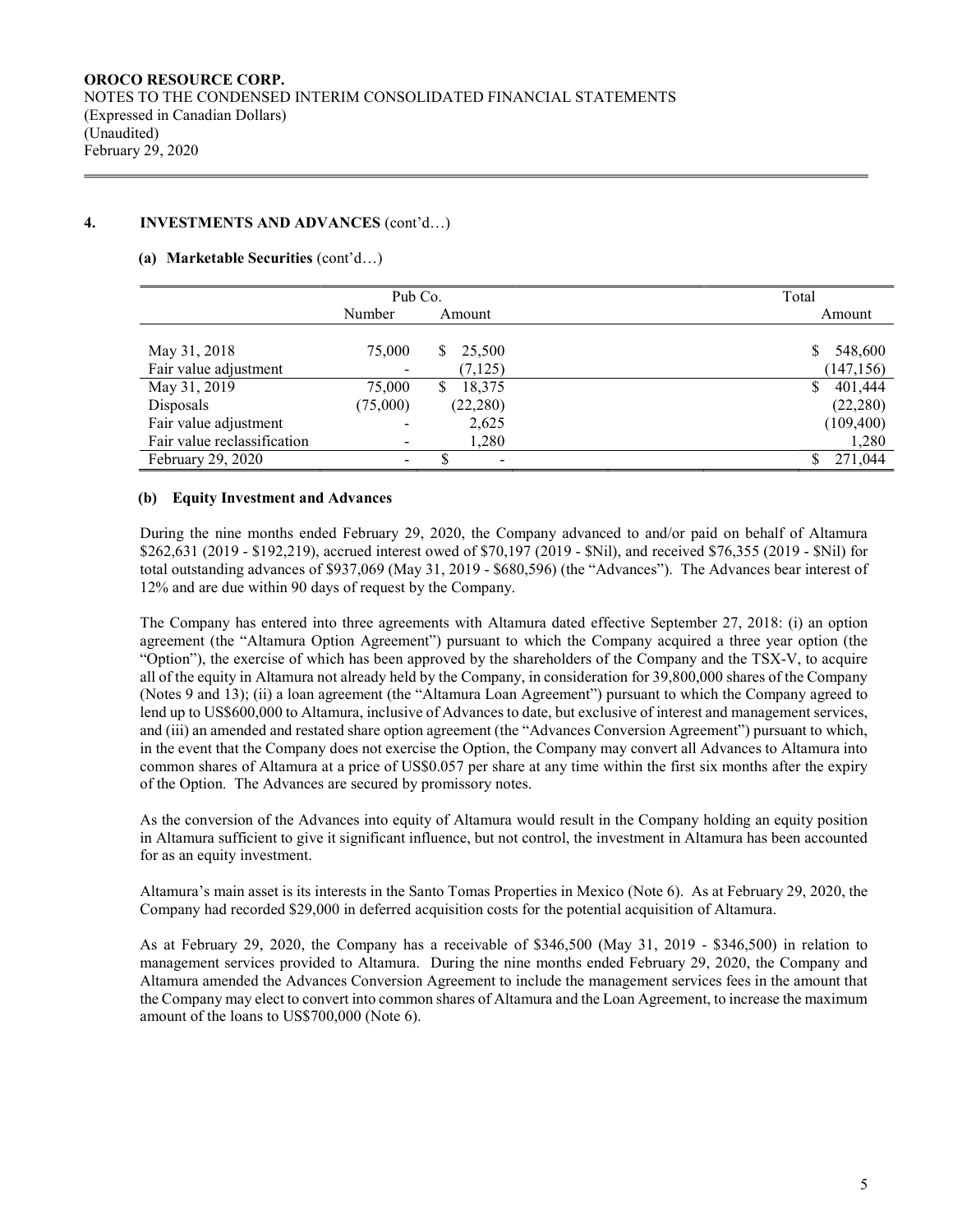## 4. INVESTMENTS AND ADVANCES (cont'd…)

 $\overline{a}$ 

#### (b) Equity Investment and Advances (cont'd…)

Information on the equity investment is as follows:

As at February 29, 2020, the Company's investment in Altamura, including dilution gains, less its share of Altamura's accumulated losses was \$296,394 (May 31, 2019 - \$312,347). The Company's share of Altamura's loss for the nine months ended February 29, 2020 was \$15,953 (2019 - \$56,638). The Company does not control operational decisions and the Company's judgment is that it has significant influence, but not control and accordingly equity accounting is appropriate.

As at February 29, 2020, Altamura's aggregate assets, aggregate liabilities and loss for the nine months then ended are as follows:

|                                                           |     | Altamura  |
|-----------------------------------------------------------|-----|-----------|
|                                                           |     |           |
| Aggregate assets                                          | S   | 1,034,046 |
| Aggregate liabilities                                     |     | 2,128,612 |
| Loss for the nine months ended February 29, 2020          |     | 122,715   |
| Eliminate intercompany losses                             |     |           |
| Adjusted loss for the nine months ended February 29, 2020 |     | 122,715   |
| The Company's ownership percentage                        |     | 13.0%     |
| The Company's share of the loss                           | \$. | 15,953    |

A reconciliation of the equity balance and advances is as follows:

|                                                                                    |    | Altamura   |
|------------------------------------------------------------------------------------|----|------------|
|                                                                                    |    |            |
| Equity investment                                                                  |    |            |
| May 31, 2018                                                                       | \$ | 432,205    |
| <b>Additions</b>                                                                   |    |            |
| Loss for the year                                                                  |    | (119, 858) |
| May 31, 2019                                                                       |    | 312,347    |
| <b>Additions</b>                                                                   |    |            |
| Loss for the period                                                                |    | (15,953)   |
| Total equity investment as at February 29, 2020                                    | \$ | 296,394    |
| Advances                                                                           |    |            |
| May 31, 2018                                                                       | \$ | 289,403    |
| <b>Additions</b>                                                                   |    | 350,572    |
| Interest                                                                           |    | 40,621     |
| May 31, 2019                                                                       |    | 680,596    |
| <b>Additions</b>                                                                   |    | 262,631    |
| Repayments                                                                         |    | (76, 355)  |
| Interest                                                                           |    | 70,197     |
| Total advances as at February 29, 2020                                             | \$ | 937,069    |
| Management services accrued as at February 29, 2020 and May 31, 2019               | S  | 346,500    |
| Total equity investment, advances, and management services as at February 29, 2020 | \$ | 1,579,963  |
| Total equity investment, advances, and management services as at May 31, 2019      | \$ | 1,339,443  |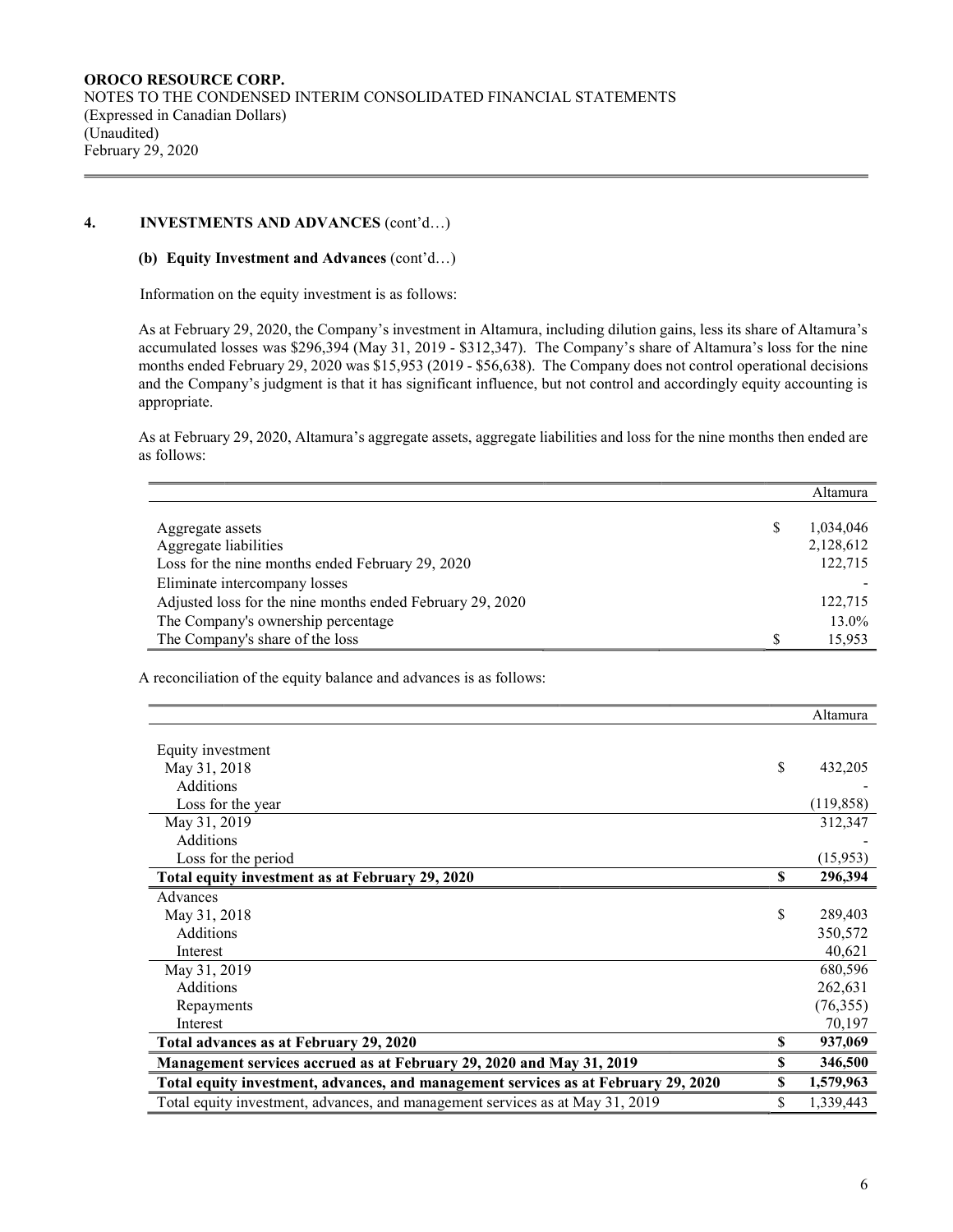# 5. CERRO PRIETO ROYALTY

 $\overline{a}$ 

Pursuant to the sale of the Company's interest in the Cerro Prieto Property to Goldgroup in fiscal 2013, Goldgroup agreed to pay to the Company a production royalty (the "Production Royalty") quarterly in arrears. The Production Royalty, payable for each month in which the monthly average of the daily PM London gold fix is in excess of US\$1,250 per ounce, is calculated at the rate of 20% of the dollar value of that excess for each ounce of gold produced from the property during that month, to a maximum royalty of US\$90 per ounce. This Production Royalty will be payable for each and every ounce of the greater of:

- i) the first 90,000 ounces of gold produced from the Property; and
- ii) all ounces of gold produced from the Property until the completion of five full years of commercial production, which period commenced on March 1, 2014.

During the nine months ended February 29, 2020, the Company accrued \$595,182 (2019 - \$270) in royalty revenue.

# 6. EXPLORATION AND EVALUATION ASSETS

|                                                                                                                                                         |    | Santo Tomas<br>Properties                       |               | Xochipala<br>Property |    | Total                                            |
|---------------------------------------------------------------------------------------------------------------------------------------------------------|----|-------------------------------------------------|---------------|-----------------------|----|--------------------------------------------------|
| May 31, 2019                                                                                                                                            | S  | 1,036,926                                       | <sup>\$</sup> | 380,217               | \$ | 1,417,143                                        |
| Acquisition costs                                                                                                                                       |    |                                                 |               |                       |    |                                                  |
| Cash                                                                                                                                                    |    | 29,559                                          |               |                       |    | 29,559                                           |
| Shares issued                                                                                                                                           |    |                                                 |               |                       |    |                                                  |
| Other                                                                                                                                                   |    | 202,459                                         |               |                       |    | 202,459                                          |
|                                                                                                                                                         |    | 232,018                                         |               |                       |    | 232,018                                          |
| Deferred exploration expenditures<br>Community relations<br>Fieldwork and supplies<br>Geologists<br>Lease payments, assessment fees and taxes<br>Travel |    | 97,374<br>444,284<br>186,694<br>97,369<br>8,899 |               | 25,607<br>3,309       |    | 97,374<br>444,284<br>212,301<br>100,678<br>8,899 |
|                                                                                                                                                         |    | 834,620                                         |               | 28,916                |    | 863,536                                          |
| February 29, 2020                                                                                                                                       | \$ | 2,103,564                                       | \$            | 409,133               | S. | 2,512,697                                        |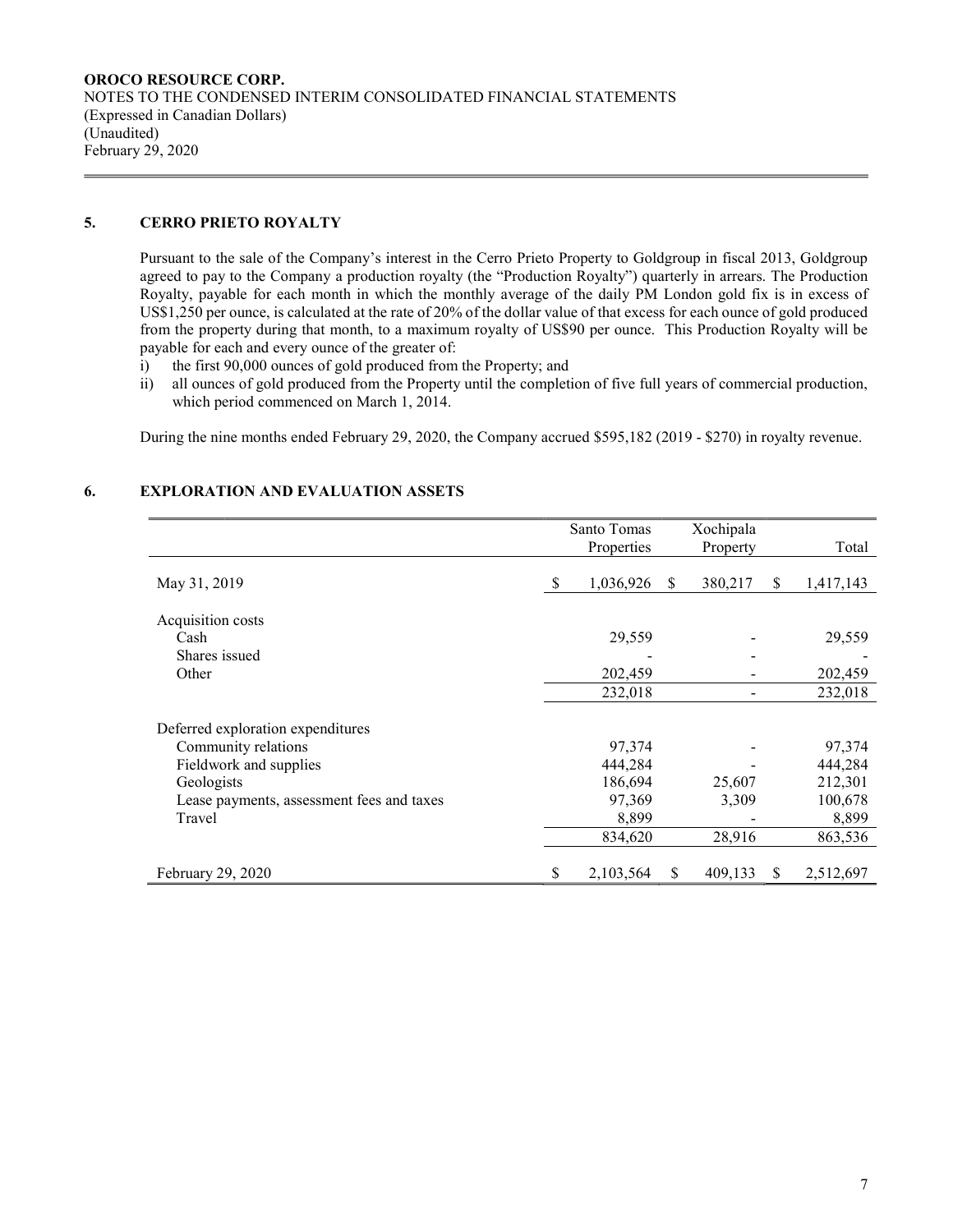# 6. EXPLORATION AND EVALUATION ASSETS (cont'd…)

 $\overline{a}$ 

|                                           |               | Santo Tomas<br>Properties |              | Xochipala<br>Property |               | Total     |
|-------------------------------------------|---------------|---------------------------|--------------|-----------------------|---------------|-----------|
| May 31, 2018                              | <sup>\$</sup> | 347,793                   | <sup>S</sup> | 333,754               | \$            | 681,547   |
| Acquisition costs                         |               |                           |              |                       |               |           |
| Cash                                      |               | $\overline{\phantom{0}}$  |              |                       |               |           |
| Shares issued                             |               |                           |              |                       |               |           |
|                                           |               |                           |              |                       |               |           |
| Deferred exploration expenditures         |               |                           |              |                       |               |           |
| Data, analysis, and models                |               | 235,549                   |              |                       |               | 235,549   |
| Fieldwork                                 |               | 4,888                     |              |                       |               | 4,888     |
| Geologists                                |               | 376,354                   |              | 39,992                |               | 416,346   |
| Lease payments, assessment fees and taxes |               | 56,097                    |              | 6,471                 |               | 62,568    |
| Travel                                    |               | 16,245                    |              |                       |               | 16,245    |
|                                           |               | 689,133                   |              | 46,463                |               | 735,596   |
| May 31, 2019                              | \$            | 1,036,926                 | \$           | 380,217               | <sup>\$</sup> | 1,417,143 |

### (a) Xochipala Property Guerrero State, Mexico

The Xochipala Property, located in Guerrero State, Mexico, is comprised of the contiguous 100% owned Celia Gene and Celia Generosa concessions. Minera Xochipala acquired the Xochipala Property in 2007.

### (b) Salvador Property, Guerrero State, Mexico

The Salvador Property is a mining concession 100% owned by Minera Xochipala.

### (c) Santo Tomas Properties, Sinaloa State, Mexico

The Company holds a 77.5% interest in each of the Papago 17, La China II and AMP Santo Tomas Red 1 concessions (collectively, the "Santo Tomas Properties") which are contiguous to the concessions which cover the known core of the Santo Tomas mineralized structure (the "Core Concessions"). The Santo Tomas Properties were acquired for a total cash payment of \$47,247 and the issuance of 2,000,000 common shares, valued at \$240,000. All three concessions comprising the Santo Tomas Properties are subject to a 2% net smelter royalty ("NSR").

During the nine months ended February 29, 2020, the Company entered into a letter agreement for the acquisition of an 80% interest in the Rossy mineral concession, which is also contiguous to the Santo Tomas Properties. The Company acquired its interest in consideration for US\$125,000, to be paid over two years, the issuance of 300,000 shares, and the grant to third parties of an aggregate 1.5% NSR. As at February 29, 2020, \$29,559 had been recorded as acquisition costs.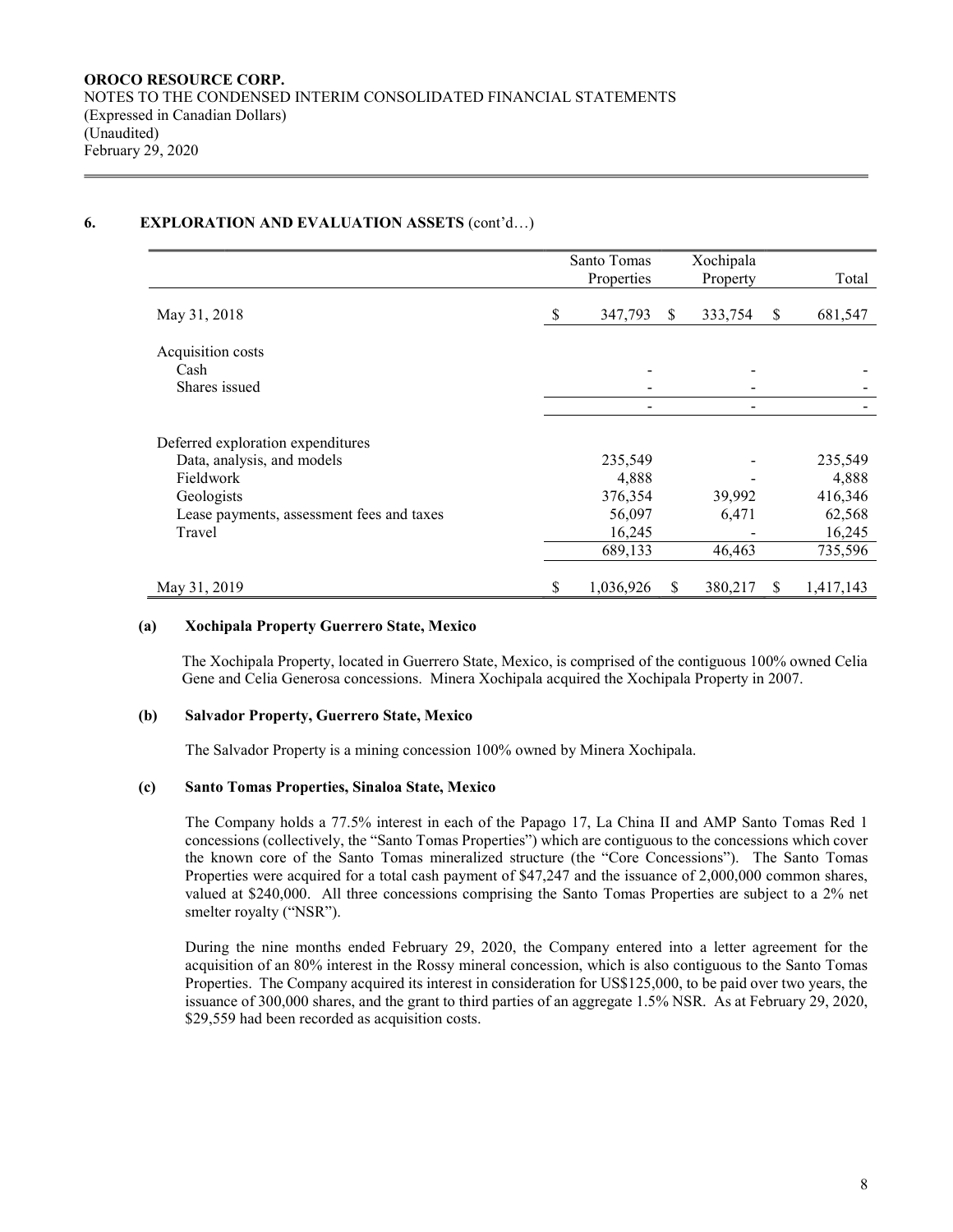### 6. EXPLORATION AND EVALUATION ASSETS (cont'd…)

 $\overline{a}$ 

#### (c) Santo Tomas Properties, Sinaloa State, Mexico (cont'd…)

During the year ended May 31, 2019, the Company entered into a purchase agreement pursuant to which the Company acquired geological data, analysis and models related to the Santo Tomas Properties and the Core Properties in consideration for 500,000 common shares, valued at \$137,500, and US\$500,000, to be paid by way of three payments of US\$50,000 each and a final payment of US\$350,000. The second and third \$50,000 payments and the \$350,000 payment are contingent upon Xochipala Gold ("XG") obtaining registered title to the Core Concessions and are due over a period of no more than three years from that event.

Altamura's subsidiary, Xochipala Gold, S.A. de C.V. ("XG"), holds a registered 100% interest in the Core Concessions (Note 4). The registration of this interest had previously been impeded by a 2016 judgment (the "Judgment") from a claim by Aztec and its Mexican subsidiary, Prime Aztec Mexicana, S.A. de C.V. against Compania Minera Ruero, S.A. de C.V. ("CMR"), Fierce Investments Ltd. ("Fierce"), and Ruero International Ltd. ("Ruero"). The Judgment and a related annotation in the Mexican Public Registry of Mining (the "PRM") were nullified in 2019. On December 20, 2019, the transfer of the Core Concessions from Compania Minera Ruero, S.A. de C.V. ("CMR") to XG was registered in the PRM.

Altamura also holds an indirect 50% interest in CMR, the prior registered title holder of the Core Concessions, and an option to acquire, for US\$16,000,000, all of the direct and indirect interest that the holder of the other 50% of CMR has in the Core Concessions, wherever that ownership interest resides (the "CMR Option"), subject to a 1% NSR (the "CMR Option NSR"), 0.5% of which may be bought back for US\$2,000,000. Altamura's interest in the Core Concessions is subject to an NSR of 1.5%, in favour of ATM Mining Corp., a company owned by the spouse of the Company's president, Craig Dalziel, and an arm's-length third party (the "Altamura NSR"). 0.5% of the Altamura NSR will be cancelled if the CMR Option NSR is granted, with the result that the Core Concessions will, upon the buy-back of half of the CMR Option NSR, be subject to a maximum 1.5% NSR.

Altamura paid US\$10,000 for an exclusive option (the "Aztec Share Option") to purchase 40,000,000 shares of Aztec (the "Aztec Shares") held by Fierce, being greater than 90% of the issued and outstanding shares of Aztec, at any time prior to April 10, 2022. The Aztec Shares constitute the primary consideration paid by Aztec in the transaction which was the basis of Aztec's claim that resulted in the Judgement. Aztec disputed Fierce's ownership of the Aztec Shares, which dispute was decided in favour of Fierce by the Superior Court of the State of Arizona. Pursuant to an assignment agreement dated September 3, 2019, the Company took an assignment of Altamura's rights under the Aztec Share Option in consideration for the reimbursement of Fierce's legal fees related to Fierce's legal action in Arizona, and of the consideration paid for the grant of the Aztec Share Option. On October 1, 2019, at a meeting of the shareholders of Aztec held pursuant to an order of the Superior Court of Arizona, Craig Dalziel, President and CEO of the Company, was elected as the sole director of Aztec. The Company exercised the Aztec Share Option on November 8, 2019, acquiring all of the Aztec Shares. As at February 29, 2020, \$202,459 had been recorded as acquisition costs for the acquisition of Aztec.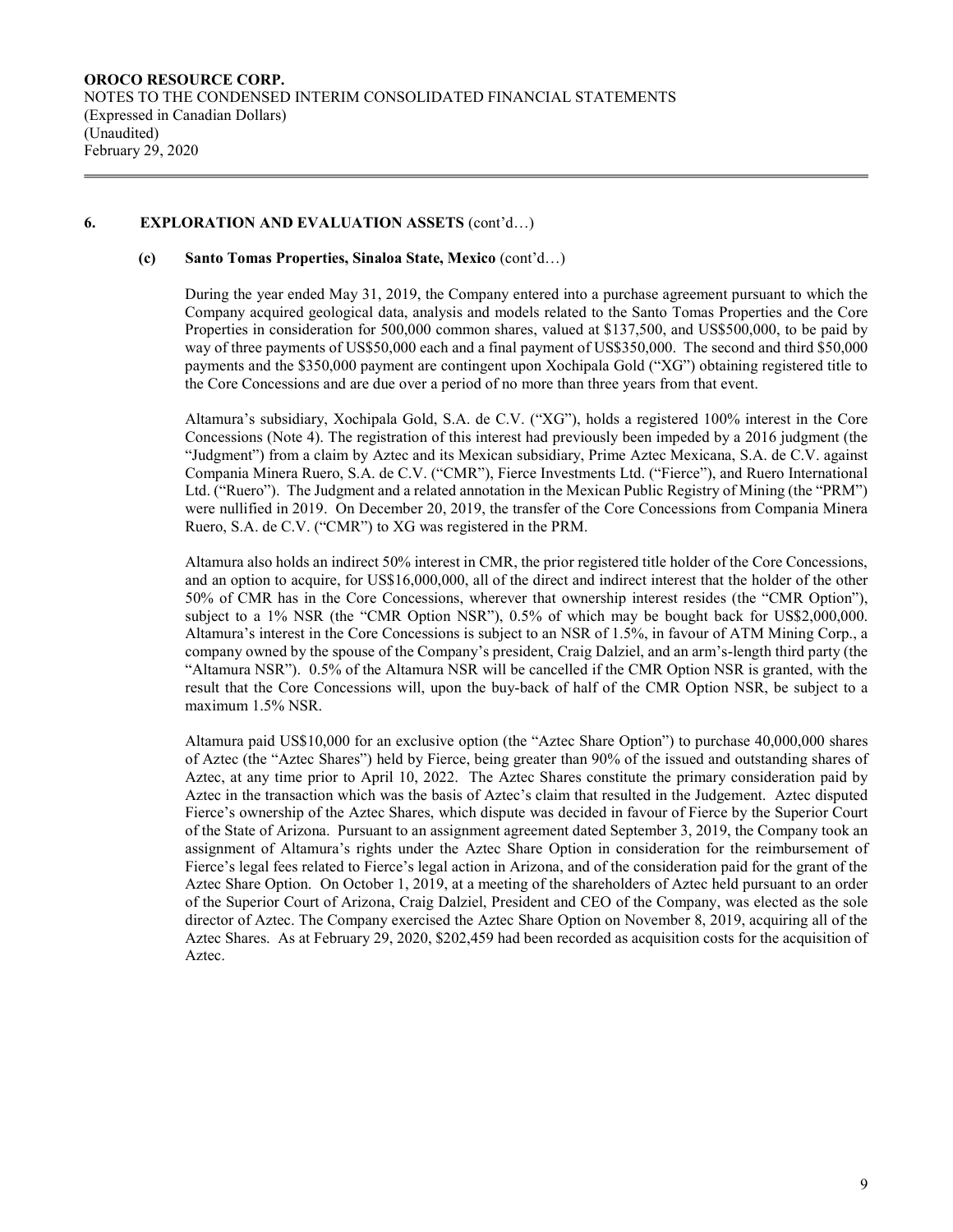# 6. EXPLORATION AND EVALUATION ASSETS (cont'd…)

 $\overline{a}$ 

#### (c) Santo Tomas Properties, Sinaloa State, Mexico (cont'd…)

Altamura has certain contingency fee obligations (the "Contingency Fee Agreements") related to the Core Concessions as follows:

- (i) US\$600,000 payable within six months of title to the Core Concessions being registered to XG in the Mexican Public Registry of Mining; and
- (ii) upon the direct or indirect sale, assignment or transfer of the Core Concessions in a transaction intended to be final disposition:
	- A. 10% of the sale price, to a maximum of \$3,600,000, (inclusive of the first \$600,000); and
	- B. 1.5% of the sale price, to a maximum of \$4,100,000, of which up to \$1,000,000 is payable to David Rose, an officer of the Company and shareholder of Altamura.

On January 15, 2020, one of the Contingency Fee Agreements was amended to extend the date the US\$600,000 payment is due from within six months to within twelve months of the date title to the Core Concessions was registered to XG.

Altamura has entered into agreements pursuant to which it granted an aggregate 15% interest in the Core Concessions (the "Contractual Interest") in consideration for: i) assistance with resolving the legal challenges to XG's acquisition of registered title to the Core Concessions; ii) assistance with regard to the Company's assembly of a controlling interest in the Santo Tomas Properties, including; A) the assignment to the Company of majority interests in certain additional properties; and (B) the right to cause the assignment to the Company of majority interests in other additional properties; and (iii) technical and geological services. The Contractual Interest is subject to dilution down to an aggregate 10% on a pro-rata basis upon the funding of up to \$30,000,000 of expenditures on the combined Core Concessions and the Santo Tomas Properties.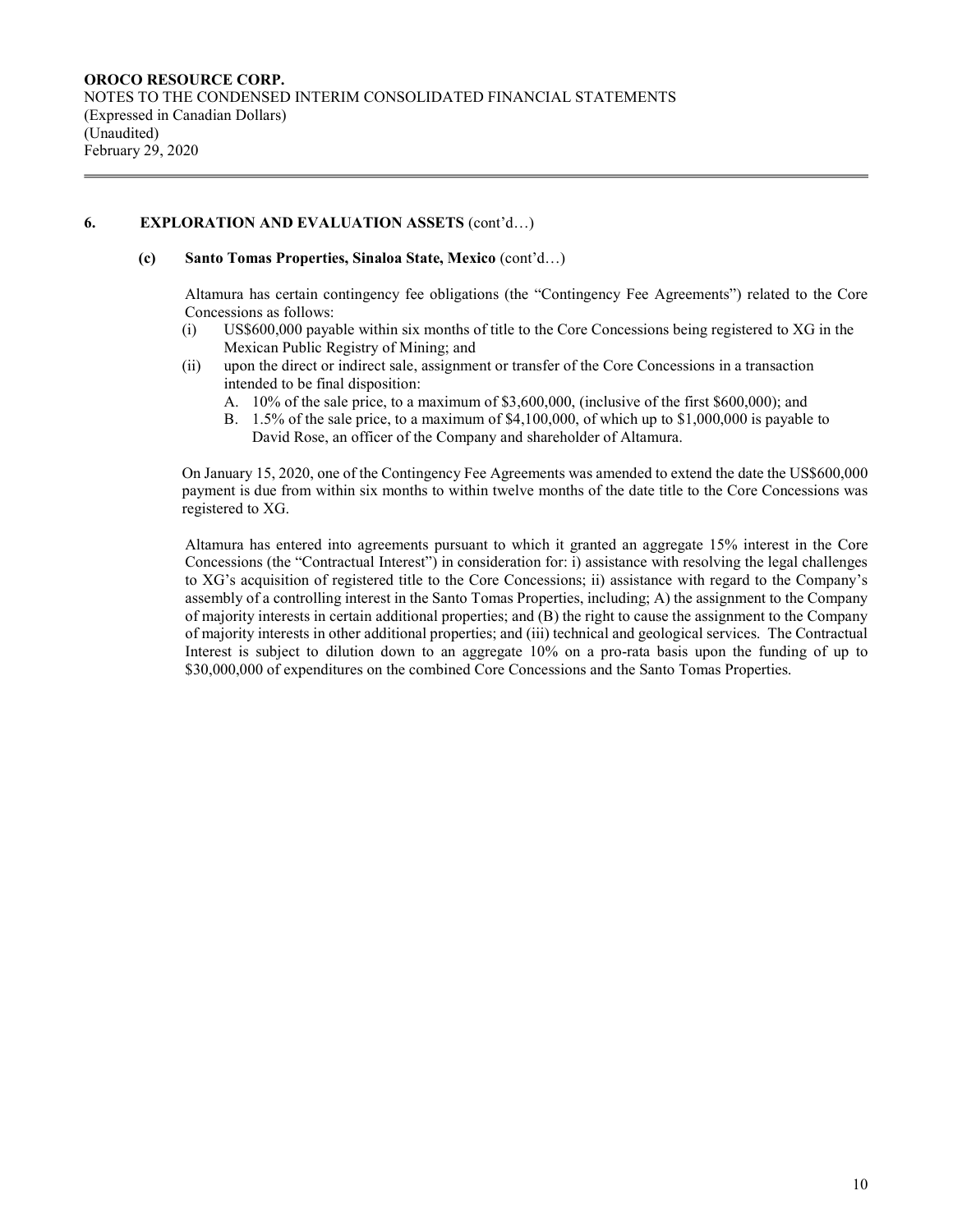# 7. EQUIPMENT

 $\overline{a}$ 

|                                       | Automotive          |               | Computer      |              | Leaseholds   |              | Office<br>furniture | Total                 |
|---------------------------------------|---------------------|---------------|---------------|--------------|--------------|--------------|---------------------|-----------------------|
|                                       | equipment           |               | equipment     |              |              |              |                     |                       |
| Cost                                  |                     |               |               |              |              |              |                     |                       |
| May 31, 2018<br>Additions             | \$<br>15,948        | $\mathbf S$   | 23,110        | $\mathbb{S}$ | 10,017       | \$           | 3,070               | \$<br>52,145          |
| May 31, 2019<br>Additions             | 15,948              |               | 23,110        |              | 10,017       |              | 3,070               | 52,145                |
| February 29, 2020                     | \$<br>15,948        | \$            | 23,110        | \$           | 10,017       | $\mathbb{S}$ | 3,070               | \$<br>52,145          |
| Depreciation                          |                     |               |               |              |              |              |                     |                       |
| May 31, 2018<br>Charge for the year   | \$<br>11,445<br>450 | $\mathcal{S}$ | 22,293<br>245 | \$           | 8,807<br>242 | $\mathbb{S}$ | 2,749<br>64         | \$<br>45,294<br>1,001 |
| May 31, 2019<br>Charge for the period | 11,895<br>304       |               | 22,538<br>128 |              | 9,049<br>145 |              | 2,813<br>40         | 46,295<br>617         |
| February 29, 2020                     | \$<br>12,199        | \$            | 22,666        | \$           | 9,194        | \$           | 2,853               | \$<br>46,912          |
| Net book value                        |                     |               |               |              |              |              |                     |                       |
| May 31, 2019                          | \$<br>4,053         | $\mathcal{S}$ | 572           | \$           | 968          | $\mathbb{S}$ | 257                 | \$<br>5,850           |
| February 29, 2020                     | \$<br>3,749         | \$            | 444           | \$           | 823          | \$           | 217                 | \$<br>5,233           |

The Company rents office space under an operating lease, included in office and general, with monthly payments of \$6,100.

# 8. SHARE CAPITAL AND RESERVES

# Authorized

An unlimited number of common shares without par value.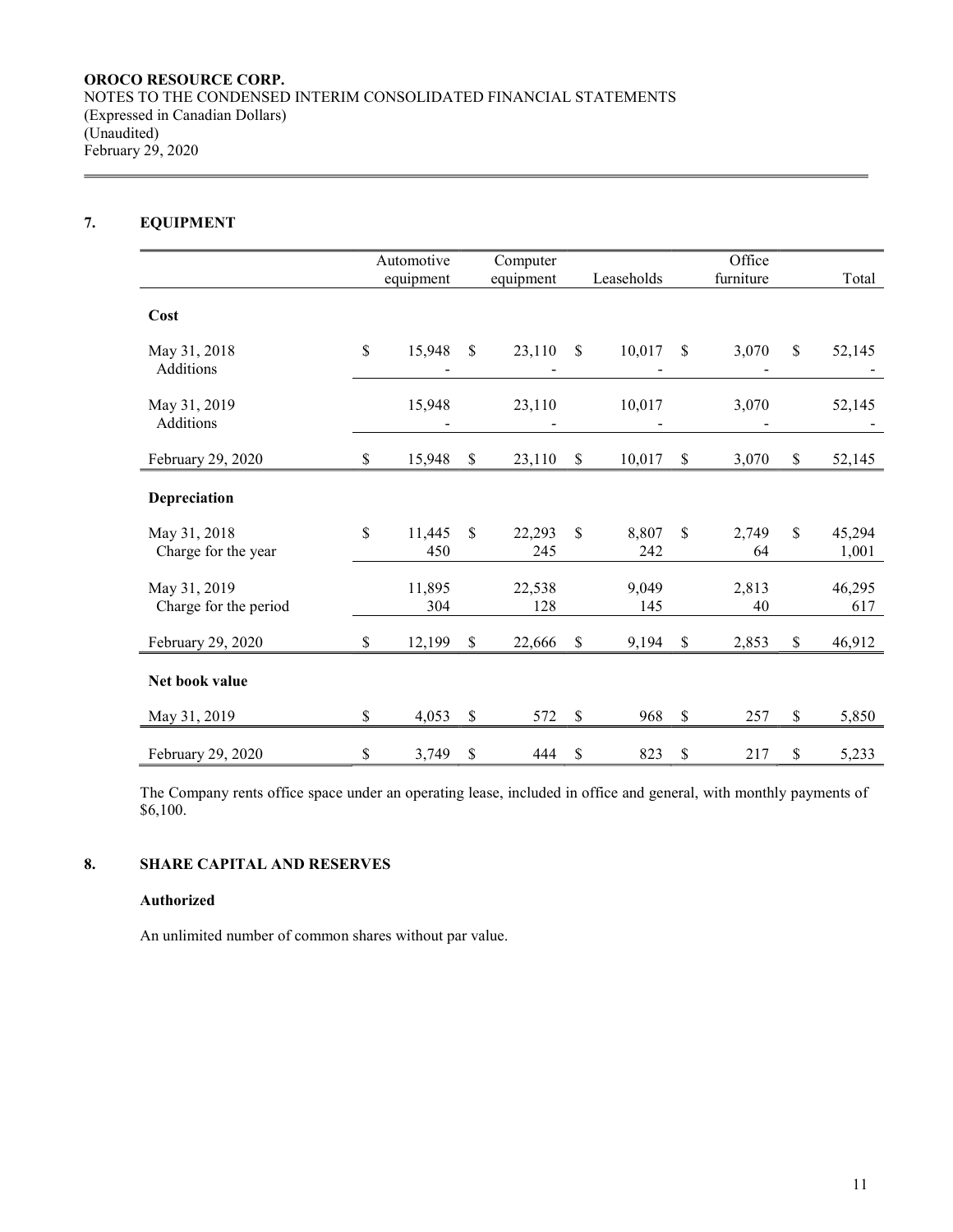# 8. SHARE CAPITAL AND RESERVES (cont'd...)

### Issued share capital

 $\overline{a}$ 

During the nine months ended February 29, 2020, the Company issued:

- i. 3,000,000 units at a price of \$0.45 per unit by way of a private placement for total proceeds of \$1,350,000, with each unit consisting of one common share and one-half of one share purchase warrant. Each whole share purchase warrant will entitle the holder to acquire an additional common share at a price of \$0.70 per common share, for a period of 24 months from the date of issue. The Company paid a total of \$9,149 in cash for fees and issued 19,200 finder's warrants. Each finders' warrant entitles the holder to purchase one common share at a price of \$0.45 per common share, for a period of two years from the date of issue. The finder's warrants were valued at \$4,380, calculated using the Black-Scholes option pricing model assuming a life expectancy of two years, a risk free interest rate of 1.34%, a dividend rate of nil%, a forfeiture rate of nil% and volatility of 105%;
- ii. 4,125,000 common shares, pursuant to the exercise of warrants, for proceeds of \$688,000; and
- iii. 400,000 common shares, pursuant to the exercise of options, for proceeds of \$80,000.

During the nine months ended February 28, 2019, the Company issued:

- i. 3,750,000 units at a price of \$0.20 per unit by way of a private placement for total proceeds of \$750,000, with each unit consisting of one common share and one-half of one share purchase warrant. Each whole share purchase warrant will entitle the holder to acquire an additional common share at a price of \$0.32 per common share, for a period of 18 months from the date of issue. The Company paid a total of \$18,223 in cash for fees;
- ii. 500,000 common shares, valued at \$137,500, pursuant to the purchase agreement in which the Company received technical and geological services related to the Santo Tomas Properties (Note 6(c)); and
- iii. 250,000 common shares, pursuant to the exercise of warrants, for proceeds of \$40,000.

### Share subscriptions received in advance

During the nine months ended February 29, 2020, the Company received \$234,000 (2019 - \$Nil) for share subscription agreements that were completed subsequent to year end (Note 13).

# Warrants

Warrant transactions are summarized as follows:

|                                              | Number of     | Weighted average |
|----------------------------------------------|---------------|------------------|
|                                              | warrants      | exercise price   |
|                                              |               |                  |
| Balance, outstanding as at May 31, 2018      | 4,500,000     | 0.16             |
| Issued                                       | 3,475,000     | 0.36             |
| Exercised                                    | (445,000)     | 0.17             |
| Balance, outstanding as at May 31, 2019      | 7,530,000     | 0.25             |
| Issued                                       | 1,519,200     | 0.70             |
| Exercised                                    | (4, 125, 000) | 0.16             |
| Balance, outstanding as at February 29, 2020 | 4,924,200     | 0.46             |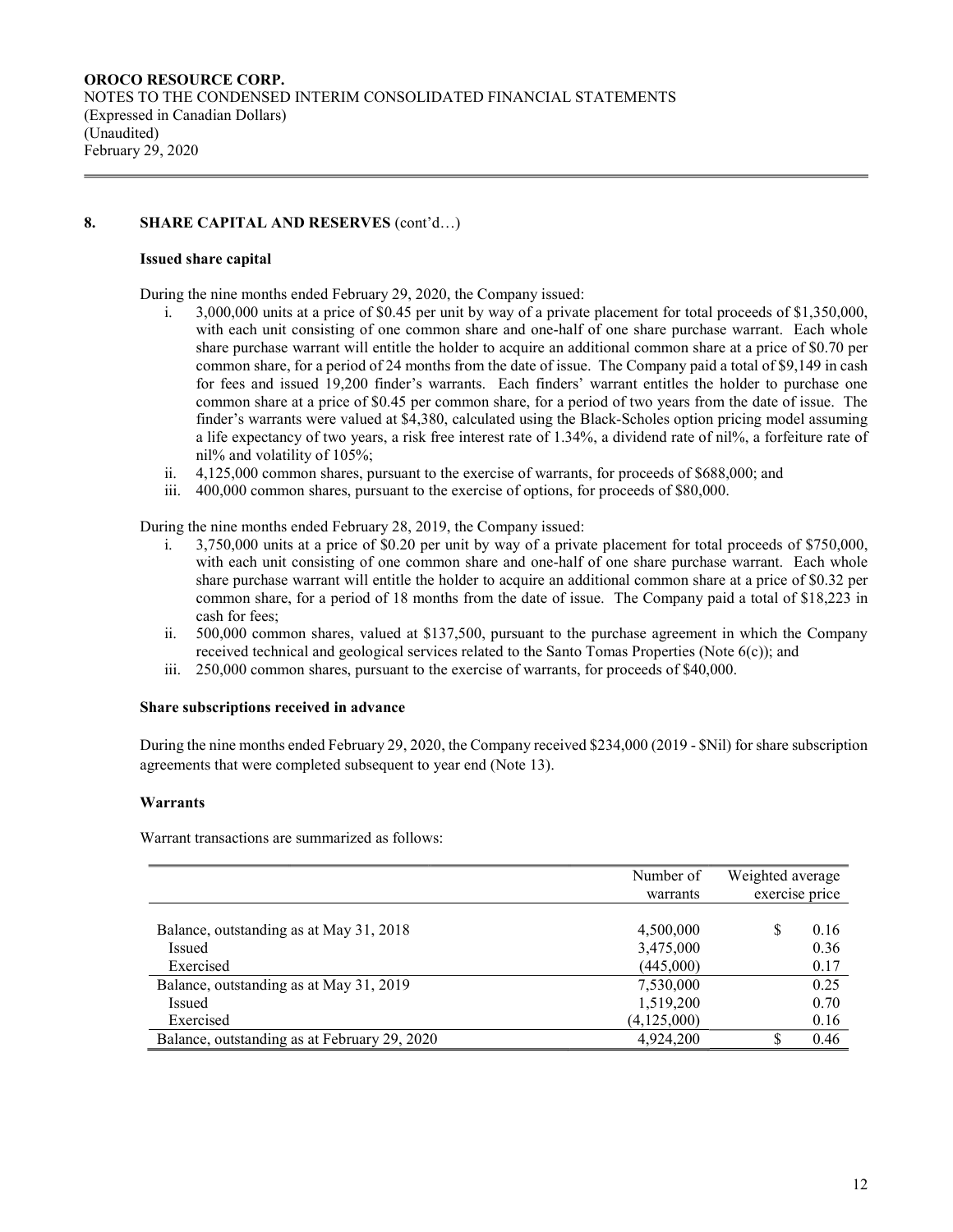### 8. SHARE CAPITAL AND RESERVES (cont'd...)

#### Warrants (cont'd…)

 $\overline{a}$ 

Warrants outstanding as at February 29, 2020 are as follows:

|           |                       | Weighted<br>average |                    |
|-----------|-----------------------|---------------------|--------------------|
| Number of |                       | remaining life      |                    |
| warrants  | Exercise price        | (years)             | Expiry date        |
|           |                       |                     |                    |
| 1,805,000 | <sup>\$</sup><br>0.32 | 0.18                | May 3, 2020        |
| 1,600,000 | 0.40                  | 0.63                | October 17, 2020   |
| 1,000,000 | 0.70                  | 1.44                | August 6, 2021     |
| 19,200    | 0.45                  | 1.44                | August 6, 2021     |
| 500,000   | 0.70                  | 1.56                | September 19, 2021 |
| 4,924,200 |                       |                     |                    |

#### Stock options

The Company has a rolling stock option plan, whereby from time to time, at the direction of the Board of Directors, stock options may be granted to employees, consultants, directors and officers. The number of shares reserved for issuance under the plan shall not exceed 10% of the issued and outstanding common shares of the Company. The exercise price of each option is based on the market price of the Company's common stock at the date of the grant. Options may be granted for a maximum of five years and vesting is determined by the Board of Directors.

During the nine months ended February 29, 2020, a total of 450,000 (2019 - 2,550,000) stock options were granted to certain officers, directors, and consultants of the Company with a fair value of \$142,411 (2019 - \$450,028) using the Black-Scholes option pricing model. During the nine months ended February 29, 2020, the Company recognized \$341,123 (2019 - \$331,103) as share-based payment for the fair value of the stock options.

The fair value of options granted was estimated on the grant date using the Black-Scholes option pricing model with weighted average assumptions as follows:

|                                 | For the nine months<br>ended February 29,<br>2020 | For the nine months<br>ended February 28,<br>2019 |
|---------------------------------|---------------------------------------------------|---------------------------------------------------|
| Risk-free interest rate         | $1.37\%$                                          | 2.15%                                             |
| Expected option life in years   | 3.0                                               | 3.0                                               |
| Expected stock price volatility | 118%                                              | 141%                                              |
| Expected forfeiture rate        | 0%                                                | $0\%$                                             |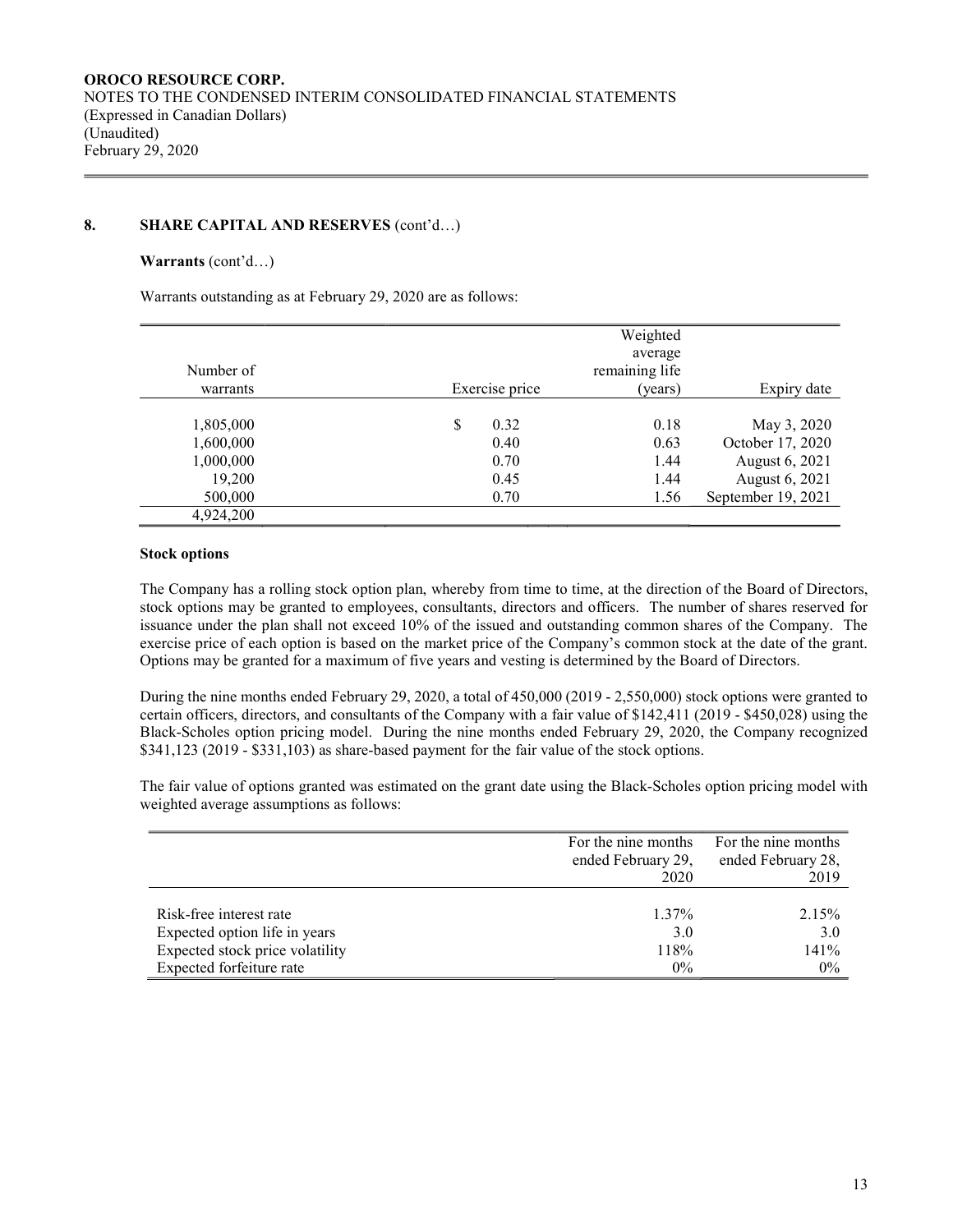### 8. SHARE CAPITAL AND RESERVES (cont'd...)

#### Stock options (cont'd…)

 $\overline{a}$ 

Option transactions are summarized as follows:

|                                              | Number of | Weighted average |
|----------------------------------------------|-----------|------------------|
|                                              | options   | exercise price   |
|                                              |           |                  |
| Balance, outstanding as at May 31, 2018      | 4,700,000 | S<br>0.08        |
| Granted                                      | 3,700,000 | 0.33             |
| Exercised                                    | (500,000) | 0.08             |
| Balance, outstanding as at May 31, 2019      | 7,900,000 | 0.19             |
| Granted                                      | 450,000   | 0.53             |
| Exercised                                    | (400,000) | 0.20             |
| Forfeited                                    | (650,000) | 0.14             |
| Balance, outstanding as at February 29, 2020 | 7,300,000 | 0.22             |
| Balance, exercisable as at February 29, 2020 | 6,775,000 | 0.19             |

Options outstanding as at February 29, 2020 are as follows:

|           |             |                | Weighted       |                    |
|-----------|-------------|----------------|----------------|--------------------|
|           | Number of   |                | average        |                    |
| Number of | exercisable |                | remaining life |                    |
| options   | options     | Exercise price | (years)        | Expiry date        |
|           |             |                |                |                    |
| 3,250,000 | 3,250,000   | \$<br>0.075    | 0.45           | August 11, 2020    |
| 150,000   | 150,000     | 0.075          | 0.55           | September 18, 2020 |
| 500,000   | 500,000     | 0.075          | 0.55           | September 18, 2020 |
| 1,500,000 | 1,500,000   | 0.225          | 1.65           | October 24, 2021   |
| 300,000   | 300,000     | 0.250          | 1.90           | January 24, 2022   |
| 100,000   | 100,000     | 0.350          | 2.17           | May 1, 2022        |
| 750,000   | 375,000     | 0.600          | 2.21           | May 17, 2022       |
| 300,000   | 200,000     | 0.550          | 2.24           | May 28, 2022       |
| 100,000   | 50,000      | 0.550          | 2.29           | June 14, 2022      |
| 150,000   | 150,000     | 0.500          | 2.42           | August 1, 2022     |
| 100,000   | 100,000     | 0.550          | 2.48           | August 22, 2022    |
| 100,000   | 100,000     | 0.550          | 2.52           | September 4, 2022  |
| 7,300,000 | 6,775,000   |                |                |                    |

# Reserves

As at February 29, 2020, the Company had a Stock Option and Warrant Reserve balance of \$3,084,595 (May 31, 2019 - \$2,802,831) consisting of warrant valuations associated with warrants issued in connection with various private placements and share-based compensation associated with stock option grants to employees, consultants, directors and officers.

As at February 29, 2020, the Company had an Other Comprehensive Loss balance of \$152,245 (May 31, 2019 - \$44,125).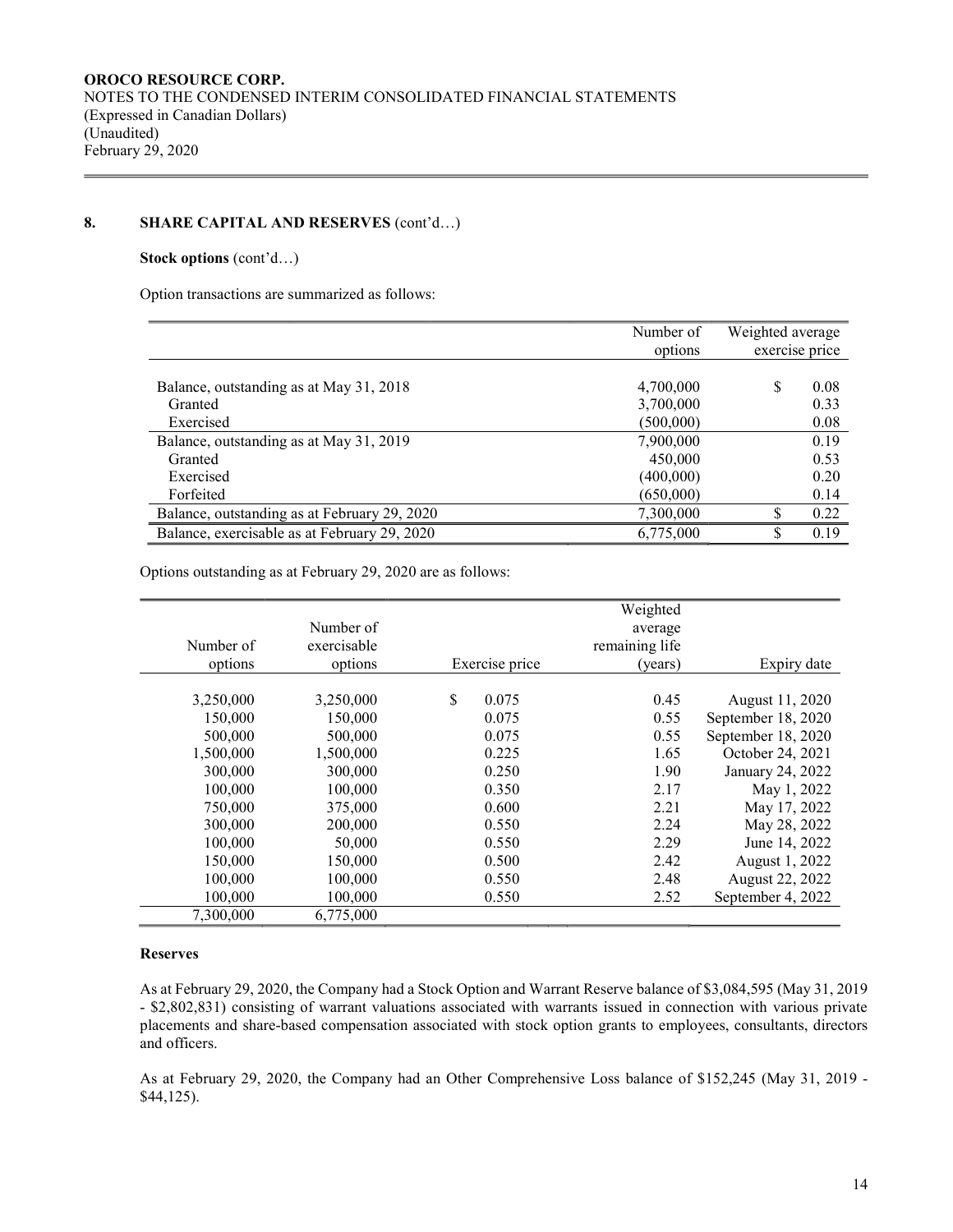# 9. RELATED PARTY TRANSACTIONS

 $\overline{a}$ 

The Company considers key management personnel to consist of directors and officers. The following expenses were incurred with key management personnel:

|                              |  | For the nine months | For the nine months |                    |  |
|------------------------------|--|---------------------|---------------------|--------------------|--|
|                              |  | ended February 29,  |                     | ended February 28, |  |
|                              |  |                     | 2019                |                    |  |
| Management and director fees |  | 188,000             |                     | 203,500            |  |
| Consulting                   |  | 18,000              |                     | 16,200             |  |
| Professional fees            |  | 76,500              |                     | 76,500             |  |
| Share-based payment          |  | 2,947               |                     |                    |  |
| Total                        |  | 285,447             |                     | 296,200            |  |

As at February 29, 2020 included in accounts payable and accrued liabilities was \$283,204 (May 31, 2019 - \$254,937) owing to officers and directors. The amounts owing are unsecured, non-interest bearing and have no fixed repayment terms.

During the year ended May 31, 2019, the Company entered into the Altamura Option Agreement (Notes 4 and 6), the Altamura Loan Agreement and the Advances Conversion Agreement with Altamura, which is a related party by virtue of a company controlled by the spouse of a director and an officer of the Company, a company controlled by family members of a director and officer of the Company and a member of the Company's management being significant shareholders of Altamura (Note 4).

Pursuant to the terms of the Altamura Option Agreement, in the event the Company exercises the Option, the Company will issue 39,800,000 shares to the shareholders of Altamura (Note 13). 8,302,000 shares will be issued to a company controlled by the spouse of a director and officer of the Company, 9,506,000 shares will be issued to a company controlled by family members of a director and officer of the Company and 8,302,000 shares will be issued to an officer of the Company.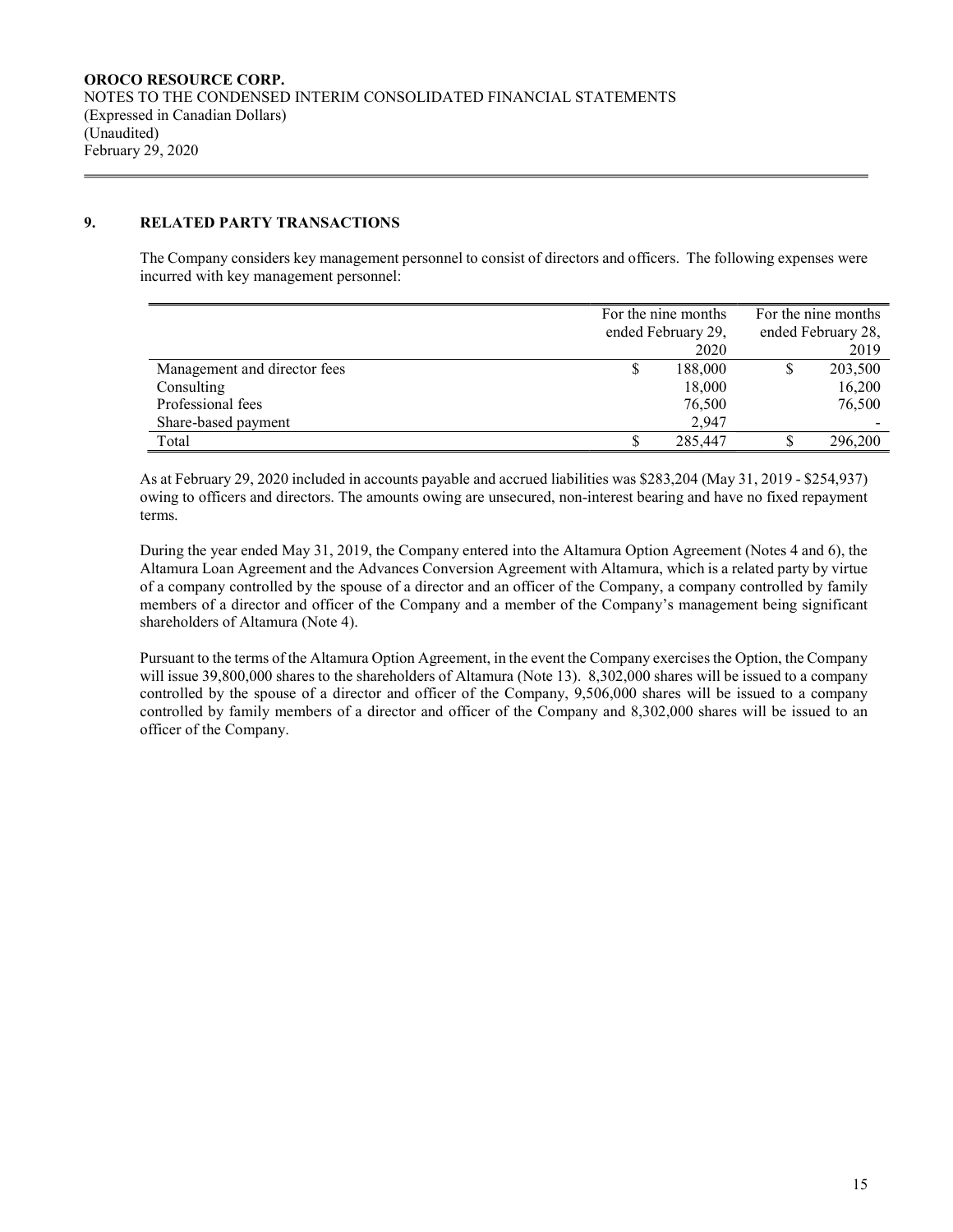# 10. SUPPLEMENTAL CASH FLOW INFORMATION

 $\overline{a}$ 

|                                                                         | For the nine<br>months ended<br>February 29, 2020 |   | For the nine<br>months ended<br>February 28, 2019 |
|-------------------------------------------------------------------------|---------------------------------------------------|---|---------------------------------------------------|
|                                                                         |                                                   |   |                                                   |
| Interest paid                                                           | \$                                                |   |                                                   |
| Taxes paid                                                              |                                                   |   |                                                   |
| Non-cash transactions not included in investing or financing activities |                                                   |   |                                                   |
| Exploration and evaluation assets included in accounts                  |                                                   |   |                                                   |
| payable                                                                 | \$<br>23,489                                      | S | 73,289                                            |
| Deferred acquisition costs allocated to exploration and                 |                                                   |   |                                                   |
| evaluation assets                                                       | 29,559                                            |   |                                                   |
| Advances to associated company allocated to exploration and             |                                                   |   |                                                   |
| evaluation assets                                                       | 76,355                                            |   |                                                   |
| Deferred financing fees included in accounts payable                    | 6,064                                             |   |                                                   |
| Allocation of fair value of options exercised                           | 63,739                                            |   |                                                   |
| Finder's warrants issued included in share issue costs                  | 4,380                                             |   |                                                   |
| Shares issued for exploration and evaluation assets                     |                                                   |   | 137,500                                           |
| Unrealized loss on fair value of marketable securities                  | 109,400                                           |   | 145,156                                           |
| Reclassification on sale of marketable securities                       | 1,280                                             |   |                                                   |

# 11. SEGMENTED INFORMATION

The Company operates in one segment being the acquisition and exploration of exploration and evaluation assets located in Mexico. Geographic information is as follows:

As at February 29, 2020

|                                   | Canada                   | Mexico    | Total     |
|-----------------------------------|--------------------------|-----------|-----------|
| Equipment                         | .484                     | 3.749     | 5.233     |
| Exploration and evaluation assets | $\overline{\phantom{a}}$ | 2,512,697 | 2,512,697 |
| Other assets                      | 2,719,762                | 3.068     | 2,722,830 |
| Total assets                      | .721.246                 | 2,519,514 | 5.240.760 |

As at May 31, 2019

|                                   | Canada    | Mexico    | Total     |
|-----------------------------------|-----------|-----------|-----------|
| Equipment                         | 1.797     | 4.053     | 5,850     |
| Exploration and evaluation assets | -         | 1.417.143 | 1,417,143 |
| Other assets                      | 2.291.958 | 17.157    | 2,309,115 |
| Total assets                      | 2,293,755 | ,438,353  | 3,732,108 |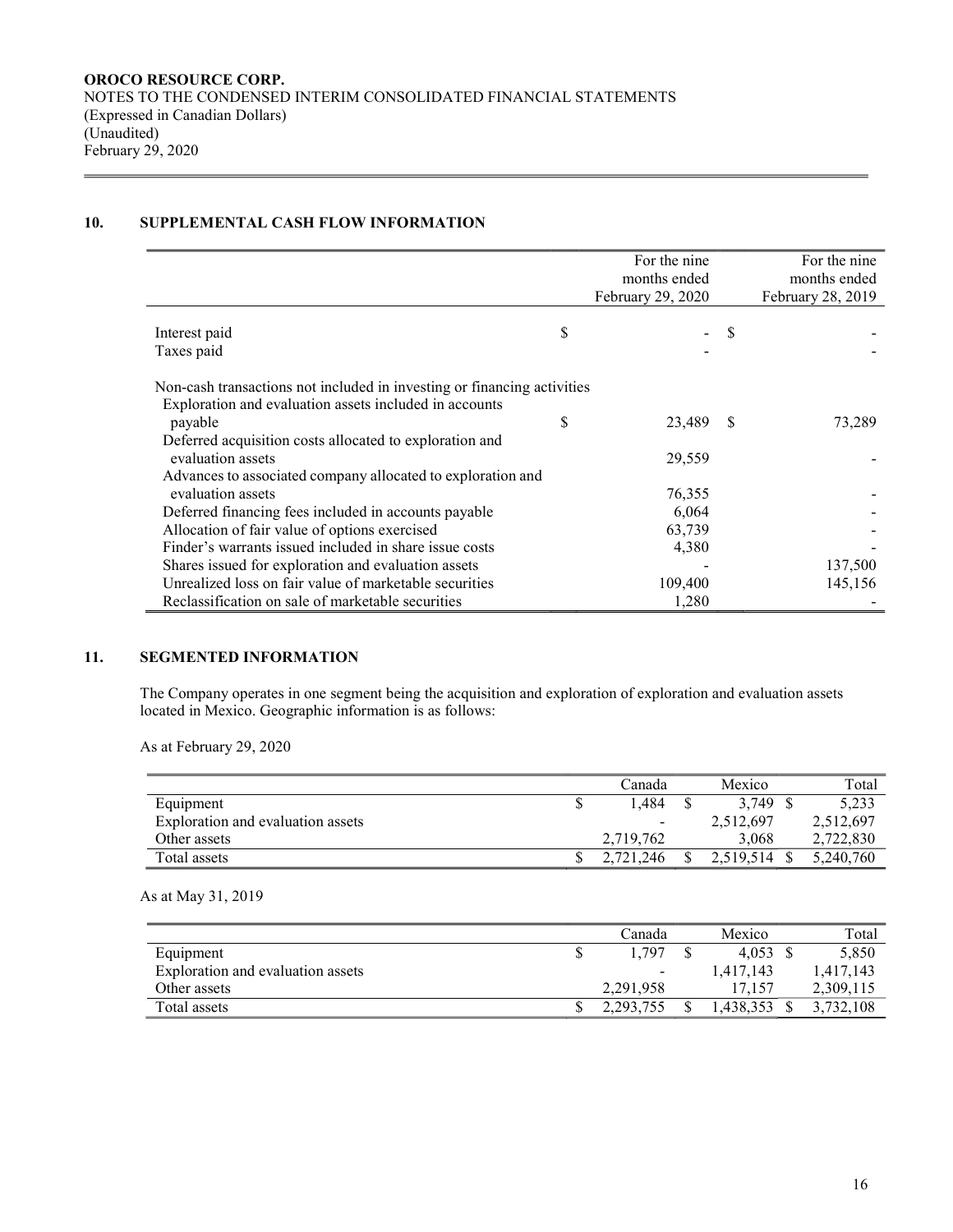# 12. FINANCIAL INSTRUMENT RISK AND CAPITAL MANAGEMENT

The Company's objectives when managing capital are to identify, pursue and complete the exploration and development of mineral properties, to maintain financial strength, to protect its ability to meet its on-going liabilities, to continue as a going concern, to maintain creditworthiness and to maximize returns for shareholders over the long term. The Company does not have any externally imposed capital requirements to which it is subject. Capital of the Company comprises shareholders' equity. There has been no significant change in the Company's objectives, policies and processes for managing its capital during the nine months ended February 29, 2020.

The Company manages the capital structure and makes adjustments to it in light of changes in economic conditions and the risk characteristics of the underlying assets. To maintain or adjust the capital structure, the Company may attempt to issue new shares. The Company's investment policy is to invest its cash in financial instruments in high credit quality financial institutions with terms to maturity selected with regards to the expected timing of expenditures from continuing operations.

# Fair value hierarchy

 $\overline{a}$ 

The Company's financial instruments recorded at fair value require disclosure about how the fair value was determined based on significant levels of inputs described in the following hierarchy:

Level 1 - Quoted prices are available in active markets for identical assets or liabilities as of the reporting date. Active markets are those in which transactions occur in sufficient frequency and value to provide pricing information on an ongoing basis.

Level 2 - Pricing inputs are other than quoted prices in active markets included in level 1. Prices in level 2 are either directly or indirectly observable as of the reporting date. Level 2 valuations are based on inputs including quoted forward prices for commodities, time value and volatility factors, which can be substantially observed or corroborated in the market place.

Level 3 - Valuations in this level are those with inputs for the asset or liability that are not based on observable market data.

# Management of Industry Risk

The Company is engaged in mineral exploration and manages related industry risk issues directly. The Company may be at risk for environmental issues and fluctuations in commodity pricing as well as changes in foreign government policy. Management is not aware of and does not anticipate any significant environmental remediation costs or liabilities in respect of its current operations; however, it is not possible to be certain that all aspects of environmental issues affecting the Company, if any, have been fully determined or resolved.

### Management of Financial Risk

The carrying value of cash, receivables, and trade payables and accrued liabilities approximated their fair value because of the short-term nature of these instruments. Cash is measured at a level 1 of the fair value hierarchy. The Goldgroup and Pub Co. shares recorded in marketable securities are measured at a level 1 of the fair value hierarchy and the BC Co. shares recorded in marketable securities are measured using level 3 of the fair value hierarchy. Investments classified within level 3 have significant unobservable inputs. As observable prices are not available for these securities, the Company has used valuation techniques to derive the fair value. The investments are based on cost at time of acquisition.

The Company's financial instruments are exposed to certain financial risks, which include credit risk, liquidity risk, and market risk.